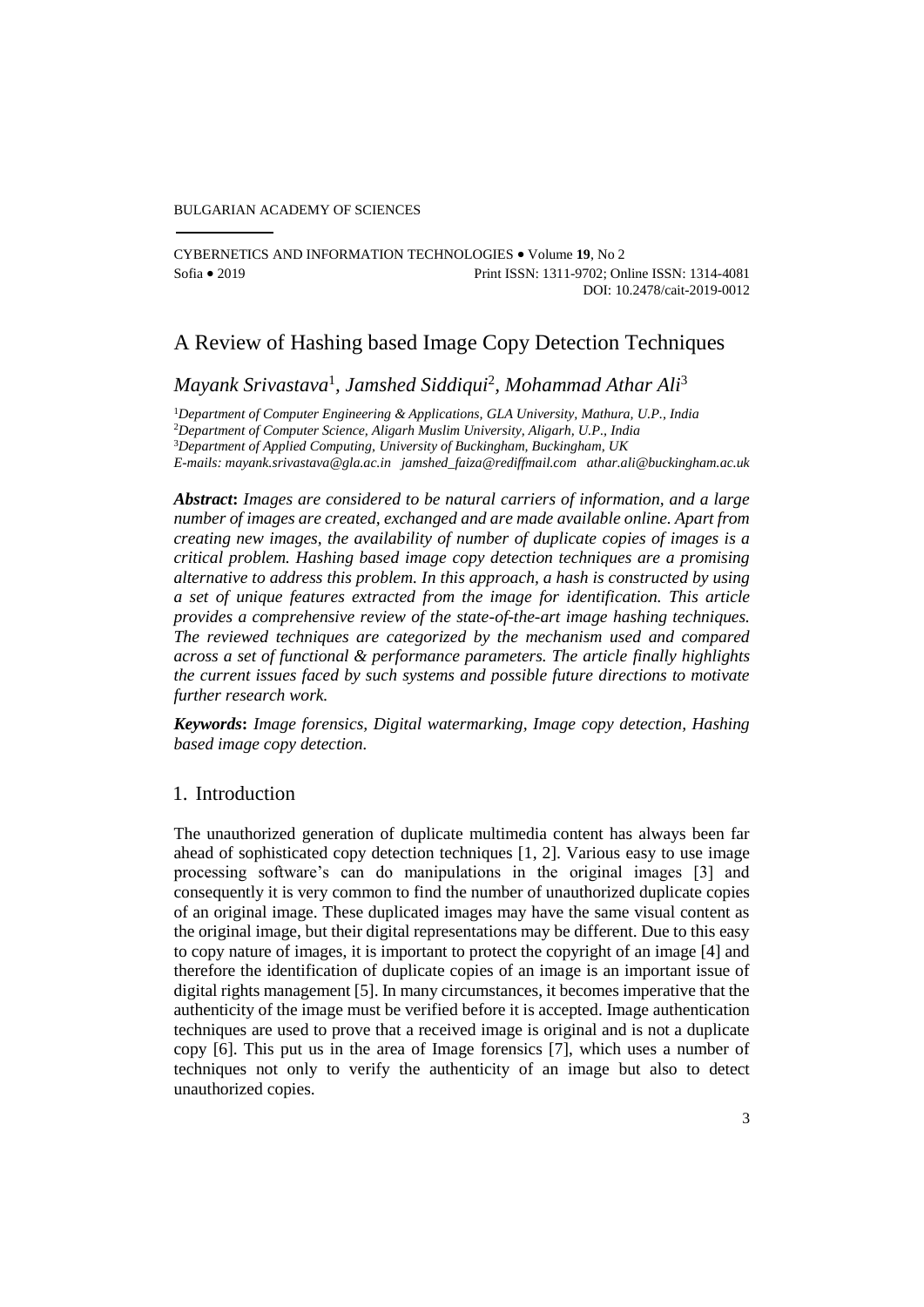One of the most commonly used approaches in Image forensics is digital watermarking. In general, watermarking can be considered as the introduction of a signature, within an image before it is distributed [4] and its ownership can then be determined by verifying the signature [8]. A significant drawback of this scheme is that applying one or more image processing operations can easily distort or even destroy the watermark. Secondly, certain applications do not permit the embedding of a watermark since it usually leads to irreversible changes within the image, which may not be perceptual. In addition, watermark-based systems are rendered ineffective if the original image is disseminated before embedding the watermark, which might be the case in most situations. In such a situation, we require techniques that can address the drawbacks of watermarking techniques [9].

Content-based image copy detection is an image forensic technique that has gathered attention from researchers as an alternative to digital watermarking [10, 11]. Unlike watermarking, content-based copy detection techniques do not depend on embedding any mark within the image instead, the characteristics of the multimedia content itself can be used to identify its ownership [12]. The basic idea of image copy detection lies in extracting a unique image-based feature, which can be used to represent the entire image [13]. To verify the authenticity of the received image, the same set of features are extracted from both the original and the received image and compared [14]. Copy detection techniques are usually designed to be robust against image processing attacks and hence are preferred over other techniques used for image ownership and identification [15]. The applications of copy detection include authentication, usage tracking, copyright violation enforcement, etc. As an example, consider the three images shown in Fig. 1. The image shown in Fig. 1b is a copy of the image shown in Fig. 1a as it has been obtained by applying an image processing function. However, the image shown in Fig. 1c is a different image and is not a copy of either Fig. 1a or b, though perceptually similar [16]. For this example, a perfect image copy detection mechanism should detect image 1b as a copy of image 1a and treat image 1c as a different image [17]. More recently, researchers have begun to focus on hashing-based image copy detection techniques, which is the next logical step after content-based image copy detection [18, 19]. This paper, therefore, provides a comprehensive review of the state-of-the-art hashing-based image copy detection techniques. The reviewed techniques are compared by using different performance parameters to provide an overview of best-performing hashing based copy detection technique.



Fig. 1. Original image (a); Hue changed of image (b); Different image (c)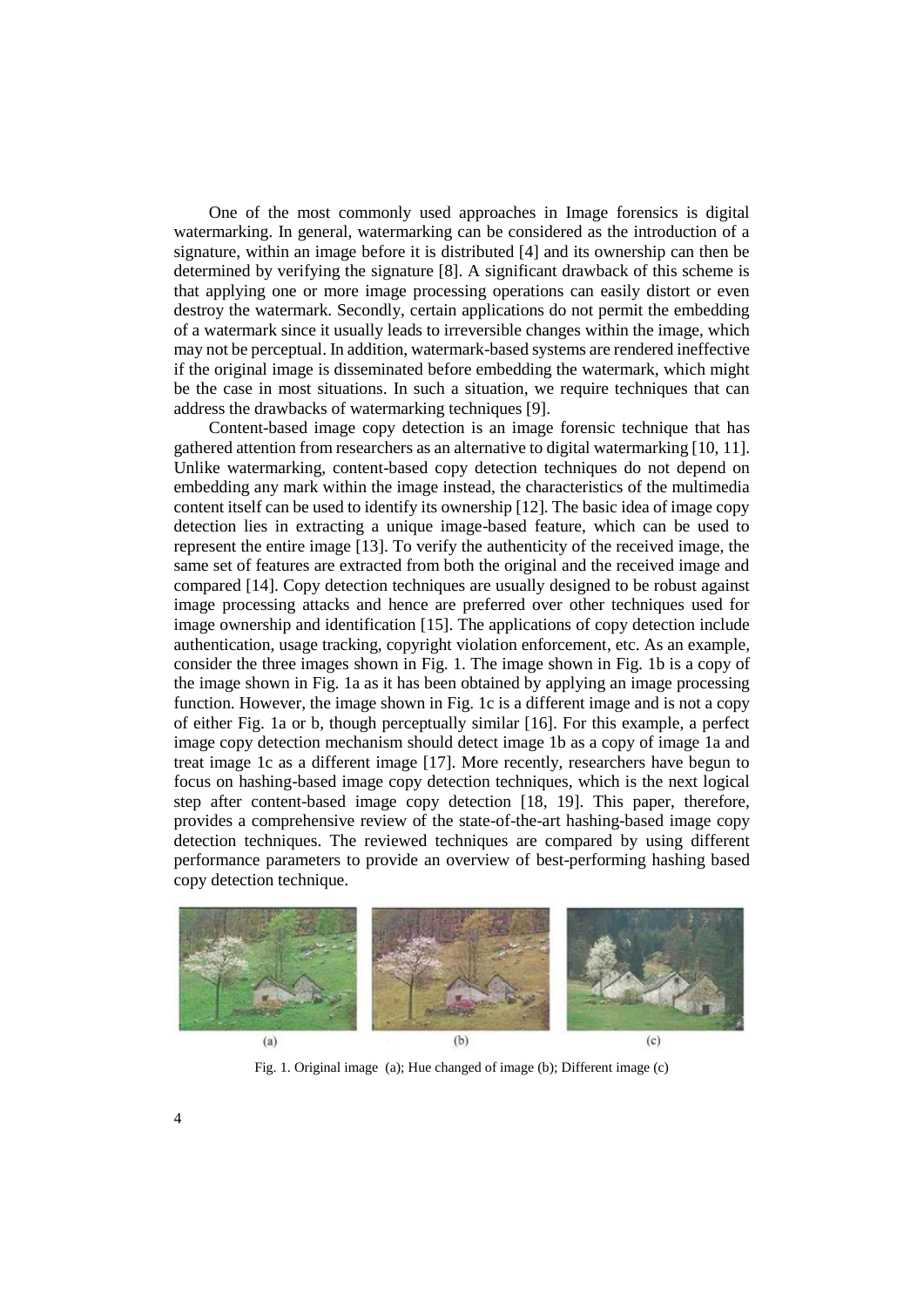Rest of the paper is organized as follows: Section 2 gives the general scenario of hashing-based image copy detection system. Section 3 reviews various hashingbased image copy detection algorithms. Section 4 gives the various functional blocks used within the reviewed algorithms. Performance evaluation parameters are discussed in Section 5. Section 6 presents a comparison of the state-of-art techniques. Section 7 finally presents discussion and conclusions.

### 2. Hashing based image copy detection

Hashing-based image copy detection techniques are based on the underlying principle of content-based image copy detection. However, features are here compressed to form a short binary code termed as an image hash. Researchers used different ways to convert a feature to its corresponding image hash namely quantization, binary representation, vector distance etc. This image hash serves as a signature for the original image [20]. After extracting a similar signature from a test image, the signature of both original and the test image is compared. A copy detection system is expected to find a set of matching images for a given original image when the difference between their hash values is lesser than a pre-defined threshold [21, 22].



Fig. 2. Hashing based image copy detection system

However, if the threshold is too low, then a copy that has undergone minor changes will likely be skipped as being different. On the other hand, if the threshold is too high, then images which are similar but not copies will also be falsely matched and categorized as copies. Therefore, an optimal threshold value needs to be found such that a hashing mechanism results in a copy detection system that has a high true positive rate and a low false positive rate [23]. A block diagram illustrating the working of a typical hashing-based image copy detection is shown in Fig. 2.

The original image is here firstly pre-processed under operations such as resizing, filtering and color space conversion. Next, the unique features of the image are extracted by using any of the feature extraction mechanisms like DCT. Lastly,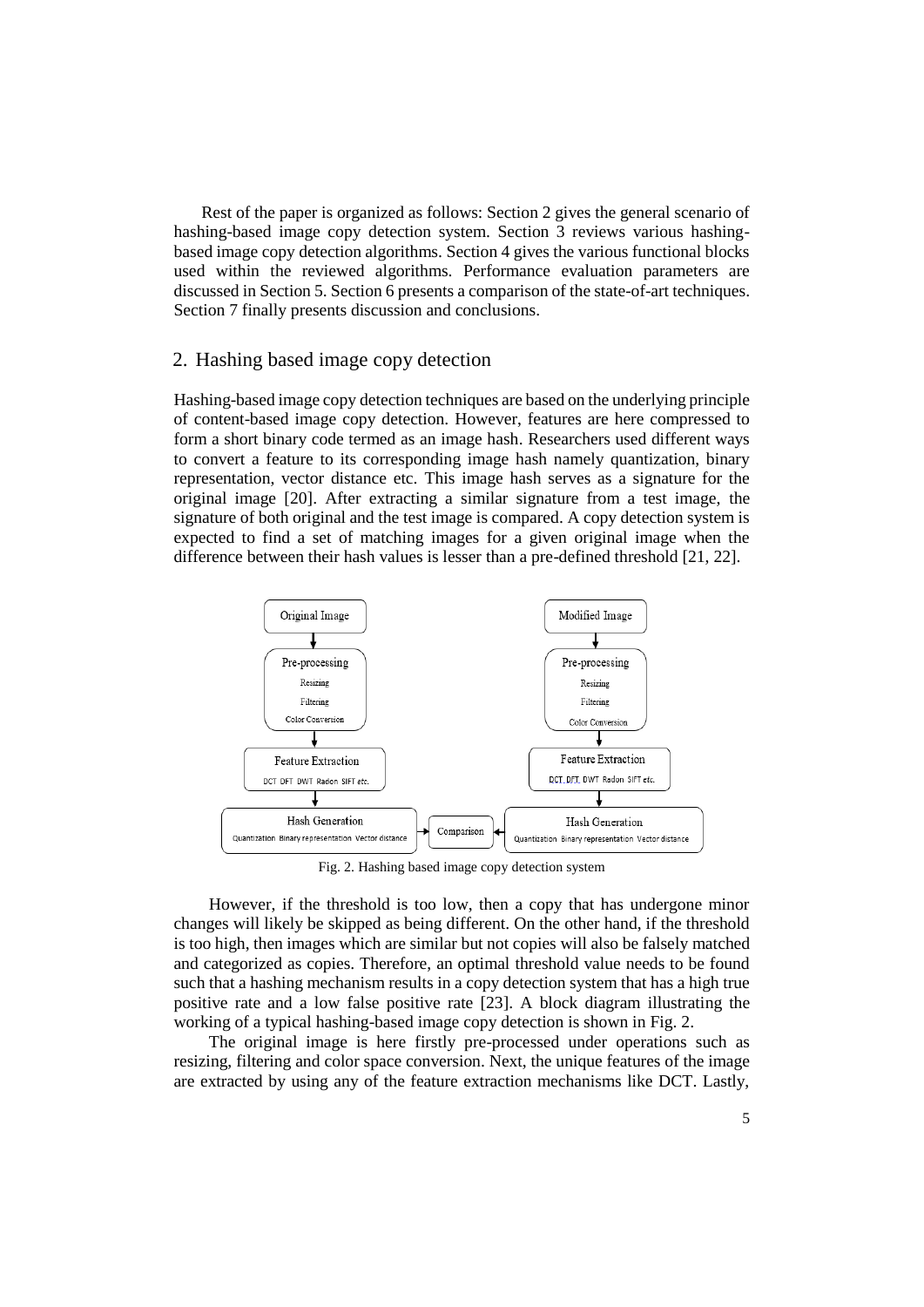extracted features are compressed to form a binary hash, *H*. The same feature extraction mechanism is then applied to the modified image to generate its hash *H*. *H* and *H'* are then compared using a similarity metric, and a threshold value is used to define the outcome of a similarity metric [20]. To make the hash secure, the generated hash can be encrypted using a secure key. This ensures that the hash is keydependent and can only be used by an authorized user for verification [24]. In general, an ideal image hash function should satisfy two basic properties – robustness and discriminability [18]. In robustness, visually identical images should produce similar hashes irrespective of their digital representation. For discriminability, different images must return a significantly different hash. Generally, these two properties conflict with each other. Therefore, to balance these properties, an optimum threshold value must be choosen so that the system can differentiate between images that are copies and those that are different [25].

# 3. Categorization of hashing-based image copy detection techniques

A good number of articles have been published proposing hashing-based image copy detection techniques. These techniques vary in terms of the key methodology employed as well as the overall mechanism. To provide a comprehensive review of these techniques, it is helpful to classify them into different categories depending upon the mechanism used for extracting the image features [26]. The techniques are grouped by the basic transformations used along with a few other categories (Table 1). It is worth pointing out that a few of the reviewed techniques employ more than one mechanism. In such cases, the techniques were placed in the category that it used the most.

| Category                     | Used in<br>research<br>papers | Brief description                                                                                          |  |  |  |  |  |
|------------------------------|-------------------------------|------------------------------------------------------------------------------------------------------------|--|--|--|--|--|
| <b>DCT</b>                   | $[18, 27-30]$                 | Performs well in classification and in detecting duplicate copies                                          |  |  |  |  |  |
| DFT                          | $[31-33]$                     | Resistant to content-preserving alterations while preserving<br>low collision probability                  |  |  |  |  |  |
| <b>DWT</b>                   | $[34-42]$                     | Robustness against non-malicious distortions such<br>as low-pass and high-pass filtering                   |  |  |  |  |  |
| Radon                        | $[23, 43-47]$                 | Robust against rotation, scaling and translation attacks<br>but are weak against geometric transformations |  |  |  |  |  |
| <b>SIFT</b>                  | [48-50]                       | Resistant to rotation [44], but exhibit a large size vector                                                |  |  |  |  |  |
| Other                        | [20, 45, 51]<br>54]           | Robust against large angle rotations. Wave-atom approaches<br>outperform DCT and DWT techniques            |  |  |  |  |  |
| Block-based                  | [19, 21, 55]                  | Robust against common image manipulations<br>like JPEG compression                                         |  |  |  |  |  |
| Dimensionality-<br>reduction | $[56-61]$                     | Techniques are used to reduce<br>the size of feature matrices                                              |  |  |  |  |  |
| Feature-based                | $[62-65]$                     | Giving more emphasis to local features over global features.                                               |  |  |  |  |  |
| Moment-based                 | $[25, 66-68]$                 | Used widely in classification, image matching<br>and authentication systems                                |  |  |  |  |  |
| Ring-based                   | $[24, 69-71]$                 | Performs well specially against rotation                                                                   |  |  |  |  |  |
| Other algorithms             | $[22, 72-82]$                 | Rest of the image hashing algorithms.                                                                      |  |  |  |  |  |

Table 1. Categories of reviewed hashing based image copy detection algorithms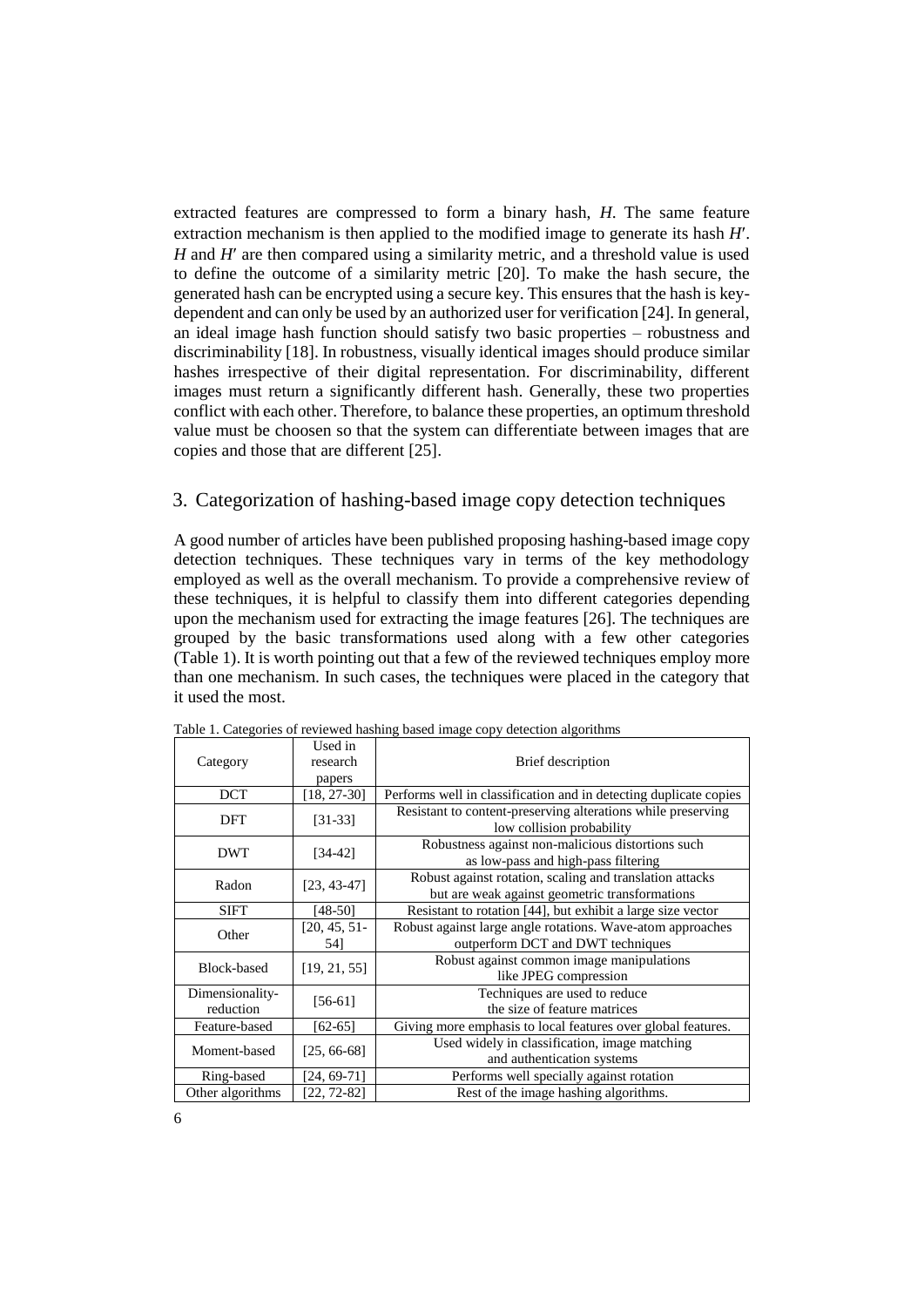**Discrete Cosine Transform (DCT) based.** Algorithms that employ DCT coefficients performed well in classification and in detecting duplicate copies [18]. T a n g et al. [18] proposed image hashing based on dominant DCT coefficients for image identification. K a i l a s a n a t h a n, N a i n i and  $O$  g u n b o n a [27] proposed a compression-tolerant DCT image hash where the hash is constructed by considering the wavelet basis.  $R \circ \text{o} \text{ver}$  et al. [28] proposed hashing in which radial projections of the pixel luminance values based on DCT coefficients are used for hash generation. Results indicate that RASH vectors are specific to a particular image. T a n g, Wan and Z h a n g [29] proposed a technique based on a dictionary and Non-negative Matrix Factorization (NMF) to generate image hash for identification. The proposed mechanism has a low collision probability. Longjiang et al. used a robust approach based on sign extraction of the DCT coefficients matrix of each rectangle to generate the final hash. The advantage of using DCT for feature generation is its simplicity and reduction of the DCT feature vector. However, DCT-based techniques fail against geometric transformations [26].

**Discrete Fourier Transform (DFT) based.** The main advantage of using DFTbased techniques is their resilience to content-preserving modifications like geometric and filtering distortions [32]. Q i n and C h a n g [31] proposed a hashing technique based on DFT and non-uniform sampling. The proposed technique is robust to elementary image processing operations. S w a m i n a t h a n [32] proposed an algorithm for hash generation using DFT features and controlled randomization. The hash is claimed to be secure against estimation and forgery. DFT-based techniques are resilient to various content-preserving operations while having low collision probability though the algorithms in this category are more complex than DCT-based algorithms [32]. Swaminathan, Mao and Wu [33] proposed an image hashing approach in which DFT is applied to the preprocessed image, which later quantized and compressed to get the final hash. The proposed approach is claimed to be resilient to common geometric and filtering operations.

**Discrete Wavelet Transform (DWT) based.** The algorithms discussed in this section have been proven to exhibit good time-frequency localization property. A h m e d, S i y a l and A b b a s [34] proposed a secure and robust hash-based scheme based on DWT where permutation sequence is used to obtain the final hash. Proposed algorithms offer robustness against non-malicious distortions such as low-pass and high-pass filtering  $[34]$ . Lu and H s u  $[35]$  and Lu et al.  $[36]$  proposed hashing in which DWT is applied to the original image and Lowest frequency sub-band (LL) is selected for further hash generation. L u and H s u [35] extend their work given in [36] where extensive analysis of hashing is done for robustness, discrimination, error analysis and complexity. Michak and Venkatesan [38] proposed a robust image hash based on iterative geometric techniques. Mexiner and Uh1 [37] extend image hashing proposed by [38] where pseudorandom number generator is used to produce the secure hash. M o n g a and  $E v a n s$  [39] used feature points to generate an image hash, which works well for by avoiding misclassification. V e n k a t e s a n et al. [40] proposed a novel indexing technique in which, each subband of the wavelet decomposition is randomly tiled into small rectangles to generate the image hash. Y a n g and C h e n [41] proposed a novel image hash based on the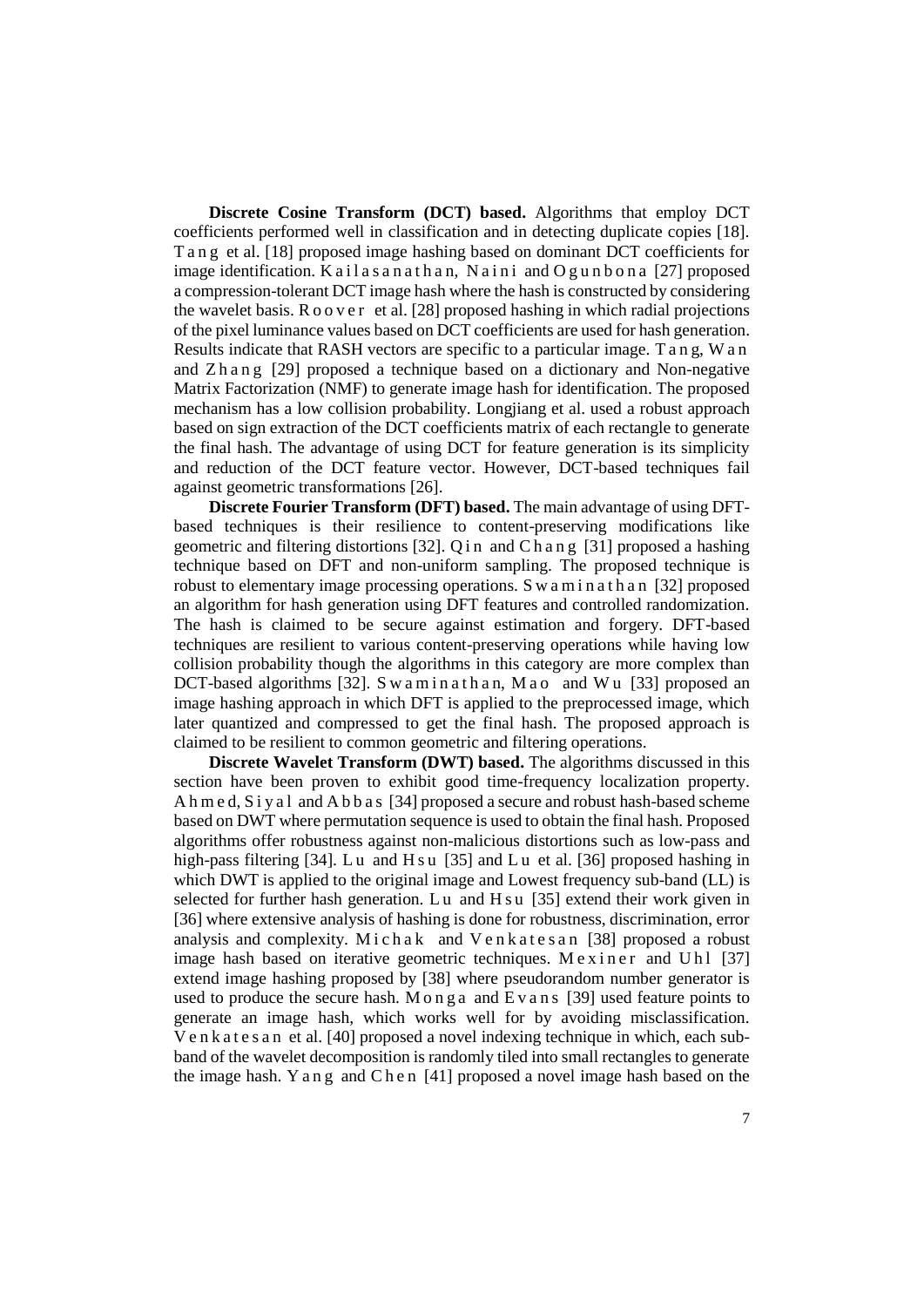locations of significant wavelet coefficients. K a r s h,  $L$  a s k a r and A d i t i [42] propose image hashing based on DWT-SVD (DWT-Singular Value Decomposition) where *V* component of HSV color space is used for hash generation. In summary, image-hashing systems based on the LL sub-band wavelet coefficients are not robust to change in brightness, contrast enhancement, etc. Discarding the LL-band coefficients can improve the robustness and at times it may fail to detect tampering that involves modification of gray values [34].

**Radon Transform (RT) based.** The algorithms in this category are based on the Radon transform in which values of the projection signal is used to generate the image features which are robust to translation, scaling and rotation [23]. L e i, W a n g and H u a n g [23] proposed a novel image hashing technique based on the Discrete Cosine Transform (DFT) and Radon transform. The algorithm performs well in detecting image copies with a small size of hash. Lefeb  $y \cdot r e$ , Cryz and Macq [43] proposed a robust approach based on the Radon transform and Principal Component Analysis (PCA). Lefebvre, Macq and Legat [44] present a compression and collision resilient algorithm based on the Radon transform named as RASH. Seo et al. [46] generated image fingerprints by using Radon transformation. Wu, Zh ou and N i u [47] propose a hash algorithm based on radon and wavelet transform. The proposed mechanism shows resistance towards content changes. Ou and R h e e [88] proposed a five-step hashing technique based on the Radon transform. The mechanism claims to be robust and exhibits high discriminability while using a small hash of 240 bits. Unfortunately, Radon transform is not resistant to all the geometric transformations such as shifting, shearing, etc*.* [47]. However, this can be tolerated keeping in view that Radon transform works well for rotation, scaling and translation.

**Scale Invariant Feature Transform (SIFT) based.** SIFT-based techniques have proven to be more robust and effective compared to other techniques. However, their most significant drawback is the large size of the feature vector, which slows down the copy detection process [48]. Generating smaller SIFT features is a potential solution to such a problem. C h e n and H s i e h [48] proposed an algorithm where 128-dimensional SIFT features are applied to the pre-processed image to produce the image hash. The proposed technique considerably reduces the execution time with a minor loss in accuracy as compared to the plain SIFT. He fei Ling et al. [49] proposed a unique image hashing technique based on the fingerprint of local visual words. The technique surpasses similar mechanisms in terms of precision and efficiency. L v and W a n g [50] propose an algorithm similar to [49] where Harris detector is used to select the most stable key-points, which are less susceptible to image processing attacks after applying SIFT. To inherit the security of hash functions, a secret key is incorporated into either feature extraction or compression or both to make the hashes more unpredictable. SIFT-based hashing methods exhibit encouraging performance under rotation attacks and change in brightness but exhibit less-than-satisfactory performance against additive noise, blurring and compression [50].

**Other transformations.** The algorithms in this category are based on different transformations like Log-polar transformation that is robust to large angle rotation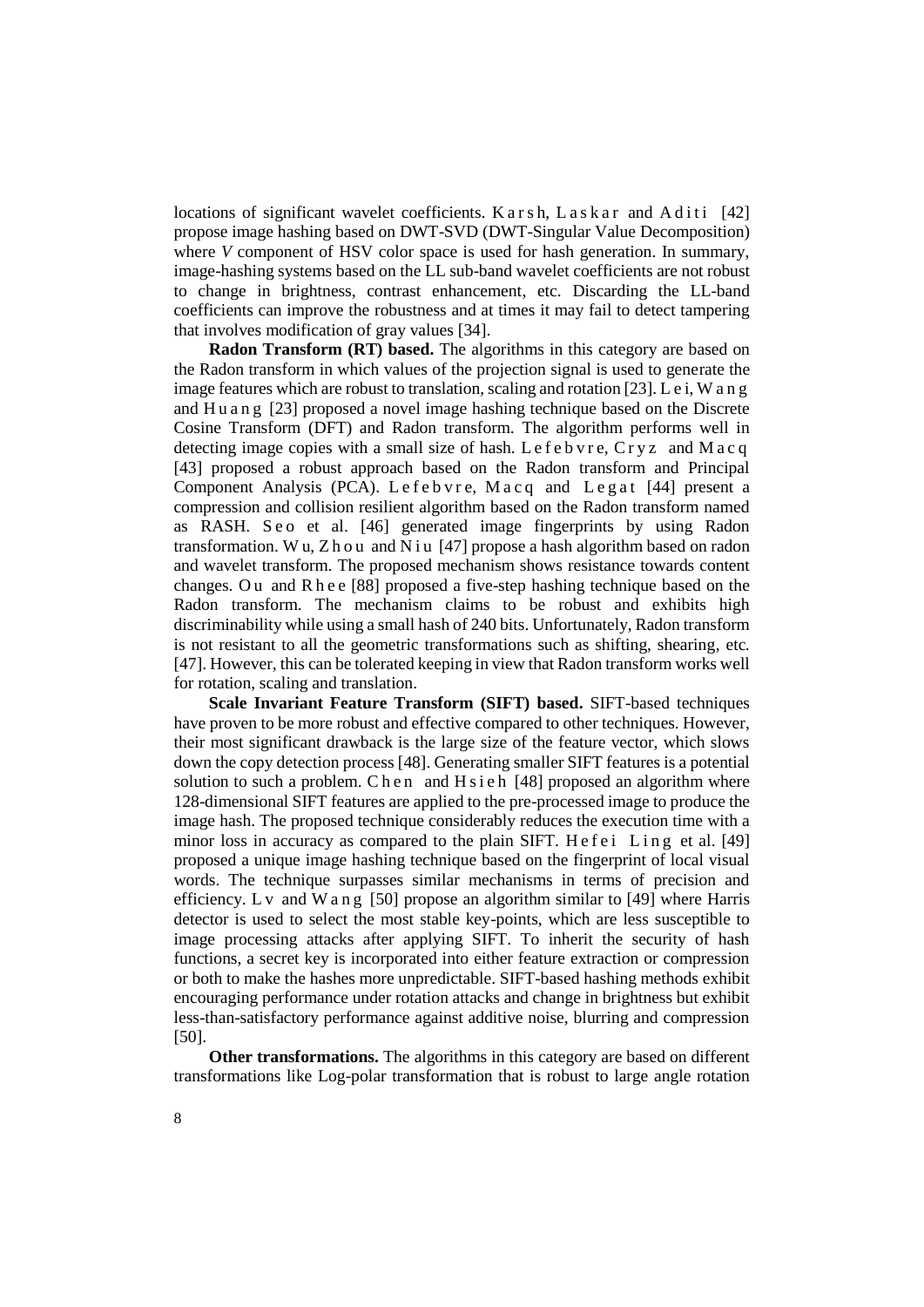operations. Wave-atom transform outperforms DCT and DWT based schemes in distinguishing spiteful tampering from non-spiteful tampering [52]. Gabor filters can be used to produce a robust and rotation-invariant hash. Ou y a n g,  $C$  o at r i e u x and S h u [20] propose the use of Quaternion Discrete Fourier Transform (QDFT) and Log-Polar Transform (LPT) for hashing. The proposed mechanism performs well as compared to similar techniques in terms of robustness against content-preserving operations and shows good sensitivity to non-authorized image content alterations. Malkin and Venkatesan [45] proposed image hashing approach based on Randlet transform to produce a key-based randomized digest. Randlet transform is built with structured randomness and hence gives good performance compared to the wavelet transform for image identification [45]. L i et al. [51] proposed a robust image hashing method based on random Gabor filter and dithered lattice vector quantization, where the gray code is employed to enhance the robustness of the hash function. L i u et al.  $[52]$  use image hashing where an input image is decomposed into five scale bands through wave atom transform. The mechanism performs better as compared to DCT and DWT based techniques. L i u and  $X$  i a o [53] proposed an image hashing approach based on Log-polar mapping and Contourlet transform for identification. W a n g et al. [54] proposed a robust perceptual hashing technique using Gabor filters by using three reference matrices.

**Block-based.** The algorithms in this category are based on creating blocks within images for extracting image features. T a n g et al. [19] proposed a robust hashing technique for color images, where Euclidean distance is used to generate an *n*-integer-based hash value. T a n g et al. [21] also proposed block-based robust image hashing based on color-vector angles and DWT. The proposed mechanism is robust to normal digital operations including rotation up to  $5^{\circ}$ . Y a n g, G u and N i u [55] proposed four hashing algorithms wherein the first two algorithms are based on normalized block mean values while the next two utilize the rotation operation. The proposed mechanism works well against rotation up to  $10^{\circ}$  except some basic image processing attacks. Algorithms in this category are robust against common image manipulations including watermark embedding, JPEG compression, contrast adjustment, brightness adjustment, Gaussian blur, gamma correction, scaling and small angle rotation [19].

**Dimensionality-reduction based.** This section includes techniques based on three different types of mechanisms, Non-negative Matrix Factorization (NMF), Singular Value Decomposition (SVD) and Fast Johnson-Lindenstrauss Transform (FJLT). H e r n a n d e z and K u r k o s k i [56] proposed image hashing in which after preprocessing, SVD is applied to get U S V components for hash generation. K o z a t, V e n k a t e s a n and M i c h a k  $[57]$  present two different scenarios of a generic hashing scheme known as SVD-SVD and DCT-SVD hashing. L v and W a n g [58] proposed a novel image hash algorithm based on the variation of FJLT named as RI-FJLT to improve the performance under rotation attacks. M o n g a and M i c h a k [59] proposed two image hashing techniques named as NMF-NMF and NMF-NMF-SQ. The proposed techniques give outstanding security and robustness against a good number of image processing operations. T a n g et al. [60] proposed a robust hashing method based on NMF, which exhibits a low collision probability. K a r s h, L a s k a r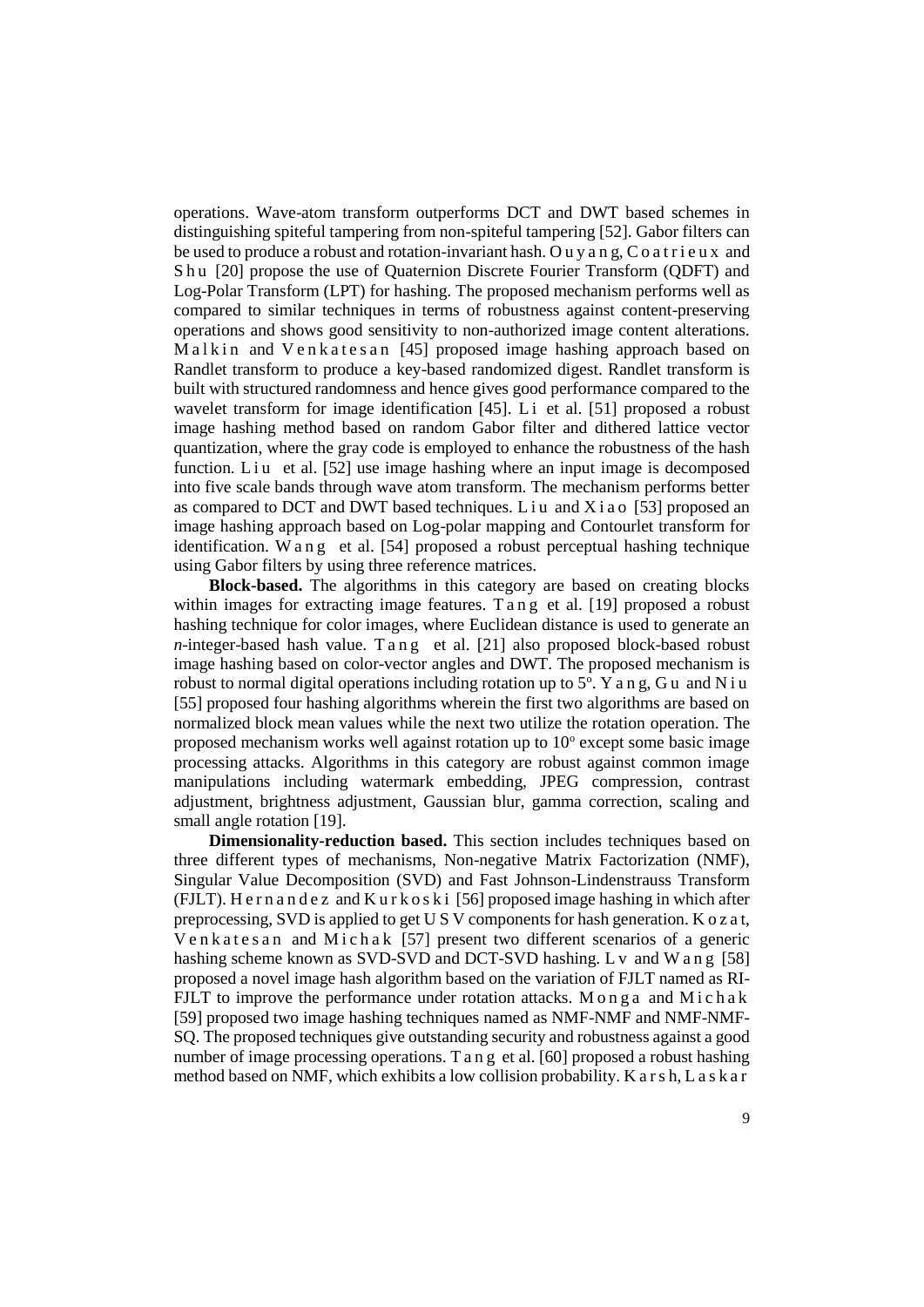and Richhariya [61] proposed image hashing based on ring-based projected gradient-NMF and local features. The method is robust to content preserving operations and is capable of localizing the counterfeit area. Primarily SVD and NMF are applied to reduce the size of the feature matrices and to generate the final hash. SVD specially increases robustness against rotation and scaling. Fourier-Mellin transform is combined with FJLT to improve the performance towards rotation [58].

**Feature-based.** Algorithms in this category are based on structural features, visual model features, local features, and feature points. To extract structural features, a reference pattern is generated [64]. Some algorithms use Watson's visual model to extract visually complex features. Local features and feature point methods are also used to prove their relevance in copy detection. M o n g a and  $E$  v a n s [62] use an iterative feature detector to extract important geometry preserving feature points. Probabilistic quantization is further used on the derived features to enhance perceptual robustness. R o y and S u [63] proposed a robust hash mechanism for detecting image tampering. T a n g et al. [64] constructed a perceptual image hash based on structural image features. The mechanism is sensitive to visually unacceptable alterations of the image and has a low collision probability. X i a o f e n g et al. [65] proposed a visual model based on perceptual image hashing. This category makes an important contribution to the body of literature in that it proves the advantage of selecting local features over global features for copy detection.

**Moment-based.** Algorithms in this category use translation, scale, and rotation invariant Tchebichef and Zernike moments for hash generation. Moment-based techniques have proved to be robust against translation, scaling, and rotation and hence are widely used in classification, image matching, character recognition and authentication systems [25]. T a n g, D a i and Z h a n g [25] proposed a perceptual hashing method for color images using invariant moments, which are invariant to translation, scaling and rotation and have been widely used in image classification and image matching. C h e n, Y u and F e n g  $[66]$  proposed a novel image hashing based on magnitudes of radial Tchebichef moments, which is resilient to image rotation. Z h a o et al. [67] proposed perceptual image in which Zernike moments of Y and (Cb-Cr) color components are calculated to produce the final hash. Z h a o and We i [68] proposed image hashing based on Zernike moments where bits of all different blocks are combined to form the intermediate hash, which is finally pseudorandomly permuted to produce the final hash.

**Ring-based.** The algorithms in this category are grouped with a reason that the image pixels of each ring is almost unchanged after rotation [70]. Different mechanisms such as image histogram, entropy, and NMF are used to generate the unique hash. T a n g et al. [24] proposed an image hashing based on ring partition and invariant vector distance. Here, the *L*\* component of *L*\**a*\**b*\* color model is used for hash generation. T a n g et al. [69] proposed the use of multiple histograms for hashing. The normalized image is divided into different rings with equal area, and ring-based histogram features are extracted to make the hash resilient to rotation. The proposed mechanism is resilient to rotation of any arbitrary angle. T a n g et al. [70] proposed another important hashing based on ring-based entropies. The proposed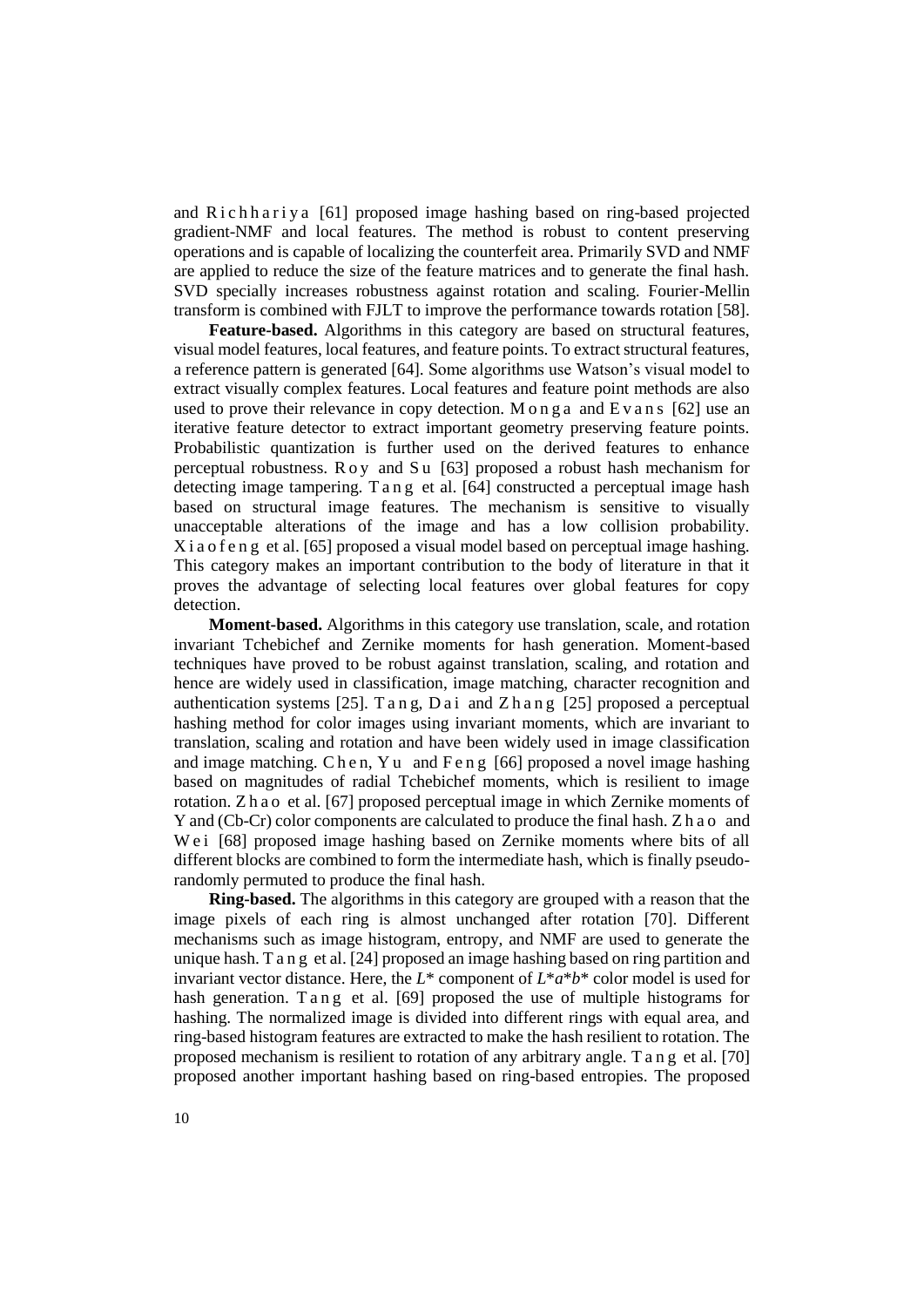technique performs well as compared to others in terms of time complexity. T a n g, X. Z h a n g and S. Z h a n g [71] proposed a perceptual robust hashing based on ring partition and NMF. Here, the *Y* component of the image is divided into seven rings to form a secondary image which is used to compute the image hash. These algorithms show good robustness against rotation and good discriminative capability apart from being robust to basic image processing attacks [71].

**Other algorithms.** This category contains algorithms which are based on a wide variety of mechanisms such as Locally Linear Embedding (LLE), Non-negative sparse coding, distributed compression, image histogram, quantization step analysis, compressive sensing, etc., Gerold and Andreas [72] proposed a robust image hashing based on JPEG-2000 bit stream. H a d m i et al. [73] proposed a secure perceptual hashing method based on quantization step analysis. The proposed mechanism is resilient to content-preserving manipulations. Johnson and R a m c h a n d r a n [74] proposed a dither-based secure image hashing for image identification. K a n g, L u and H s u [75] proposed a robust image hashing based on compressive image sensing. The key benefits of this mechanism include small and computationally secure image hash. K h e l i f i and  $J$  i a n g  $[76]$  proposed robust hashing in which a simple high-pass filter is applied horizontally and vertically to the input image to generate its filtered versions. L  $\mathbf v$  and  $\mathbf W$  a n g [77] proposed a semi-Supervised Spectral Embedding (SSE) mechanism for compressing real-valued intermediate image hashes into short robust binary image hashes. S u n, Y a n and D i n g  $[79]$  and T a n g et al.  $[22]$  proposed the use of LLE for formulating an image hash, which is used for image identification.  $X$  i a n g,  $K$  im and H u a n g  $[80]$ proposed an image hashing algorithm based on image histogram. Z o u et al. [81] proposed an image copy detection framework which consists of both online and offline stages for hash generation based on non-negative sparse coding. T a n g et al. [82] proposed image hashing based on color vector angle and canny operator.

# 4. Functional blocks of hashing based copy detection system

A copy detection system will invariably include a number of functional blocks. This section provides an overview of various functional blocks used in different image hashing techniques. The different functional blocks include image pre-processing functions, dataset, similarity metrics, benchmark images, and image processing attacks. In the following subsections, the overview of each of these functional blocks is given.

### 4.1. Image pre-processing functions

The input images are pre-processed under operations such as resizing, filtering and color space conversion. During image resizing, the image is rescaled to a standard size to ensure that images with different sizes have the same hash length [19]. Image filtering is used to alleviate minor modification artifacts such as noise contamination, JPEG compression, etc. To extract unique color-based features, different color models are used. Table 2 gives a list of all the techniques used in different pre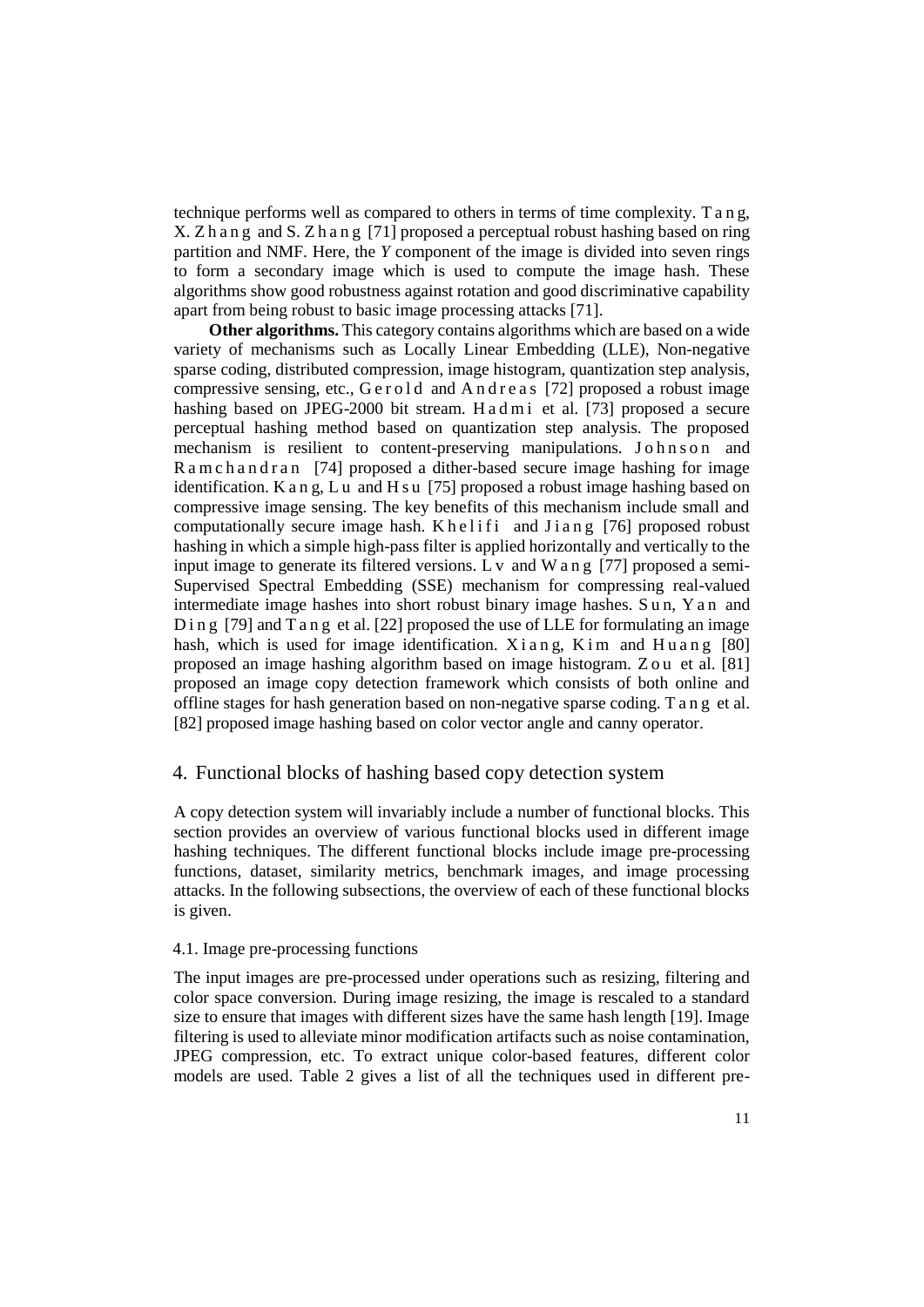processing steps across different image hashing techniques. It is evident from Table 2 that most of the techniques used bilinear interpolation for image resizing, Gaussian low-pass filtering for image filtering and YCbCr as a color model for a hash generation.

| Pre-<br>processing<br>function | Technique                        | Used in research<br>paper(s)                                              | Description                                                                                                                                                         |  |  |  |  |
|--------------------------------|----------------------------------|---------------------------------------------------------------------------|---------------------------------------------------------------------------------------------------------------------------------------------------------------------|--|--|--|--|
|                                | Bi-cubic<br>interpolation        | [21, 22, 25, 38, 69, 82]                                                  | Bi-cubic interpolation is an extension of<br>cubic interpolation for interpolating data<br>points on a two-dimensional regular grid                                 |  |  |  |  |
| Image<br>resizing              | <b>Bilinear</b><br>interpolation | [18, 19, 23, 24, 29, 31,<br>60, 61, 64, 66, 67, 68,<br>70, 71]            | Bi-linear interpolation is an extension of<br>linear interpolation for interpolating<br>functions of two variables                                                  |  |  |  |  |
|                                |                                  | [20, 33, 41, 42, 45, 48,<br>511                                           | Resizing techniques not specified                                                                                                                                   |  |  |  |  |
|                                | Averaging                        | $[20]$                                                                    | It is used to replace each pixel value in an<br>image with the average value of its<br>neighbors including itself                                                   |  |  |  |  |
| Image                          | Gaussian<br>low-pass             | [18, 21, 25, 29, 32, 33,<br>42, 51, 53, 60, 64, 66,<br>69-71, 79, 80, 82] | Gaussian filtering is used to blur images<br>and remove noise & detail                                                                                              |  |  |  |  |
| filtering                      | Linear<br>high-pass              | $[67]$                                                                    | The filter passes signals with a frequency<br>higher than a certain cutoff frequency and<br>attenuates signals with frequencies lower<br>than the cutoff frequency  |  |  |  |  |
|                                | Non-linear                       | $[31]$                                                                    | The linear filter is not a linear function of<br>its output                                                                                                         |  |  |  |  |
|                                | CIE $L^*a^*b^*$                  | [22, 24]                                                                  | In this model $L^*$ is color lightness, $a^*$ and<br>$b^*$ are chromaticity coordinates                                                                             |  |  |  |  |
|                                | <b>HSI</b>                       | [25, 19]                                                                  | The HSI color model describes a color in<br>terms of how it is perceived by the human<br>eye [41]. Here HSI indicates hue, saturation<br>and luminance respectively |  |  |  |  |
| Color                          | <b>HSV</b>                       | $[42]$                                                                    | In this model $H$ is hue, $S$ saturation and $V$<br>is value                                                                                                        |  |  |  |  |
| model                          | RGB                              | [21, 82]                                                                  | It is a basic color model which represents<br>an image into three color components, i.e.<br>Red, Green and Blue                                                     |  |  |  |  |
|                                | YCbCr                            | [18, 29, 31, 38, 45, 48,<br>60, 64, 66-71, 79]                            | In $YC_bC_r$ color model, Y, which is<br>luminance, is used                                                                                                         |  |  |  |  |
|                                | YCbCr                            | [19, 25, 41, 61]                                                          | The YCbCr color model $Y$ is luminance. Cb<br>blue-difference chroma and Cr red-<br>difference chroma                                                               |  |  |  |  |

Table 2. Image resizing models used by different hashing algorithms

### 4.2. Image dataset

A wide range of image benchmarking dataset is available which can be used for performance evaluation of the hashing techniques under various attributes such as robustness, discriminability, etc. Each dataset contains images of a particular type such as textured images, aerial images, etc. Multiple datasets may be usually employed by researchers to verify the effectiveness of their techniques across a wide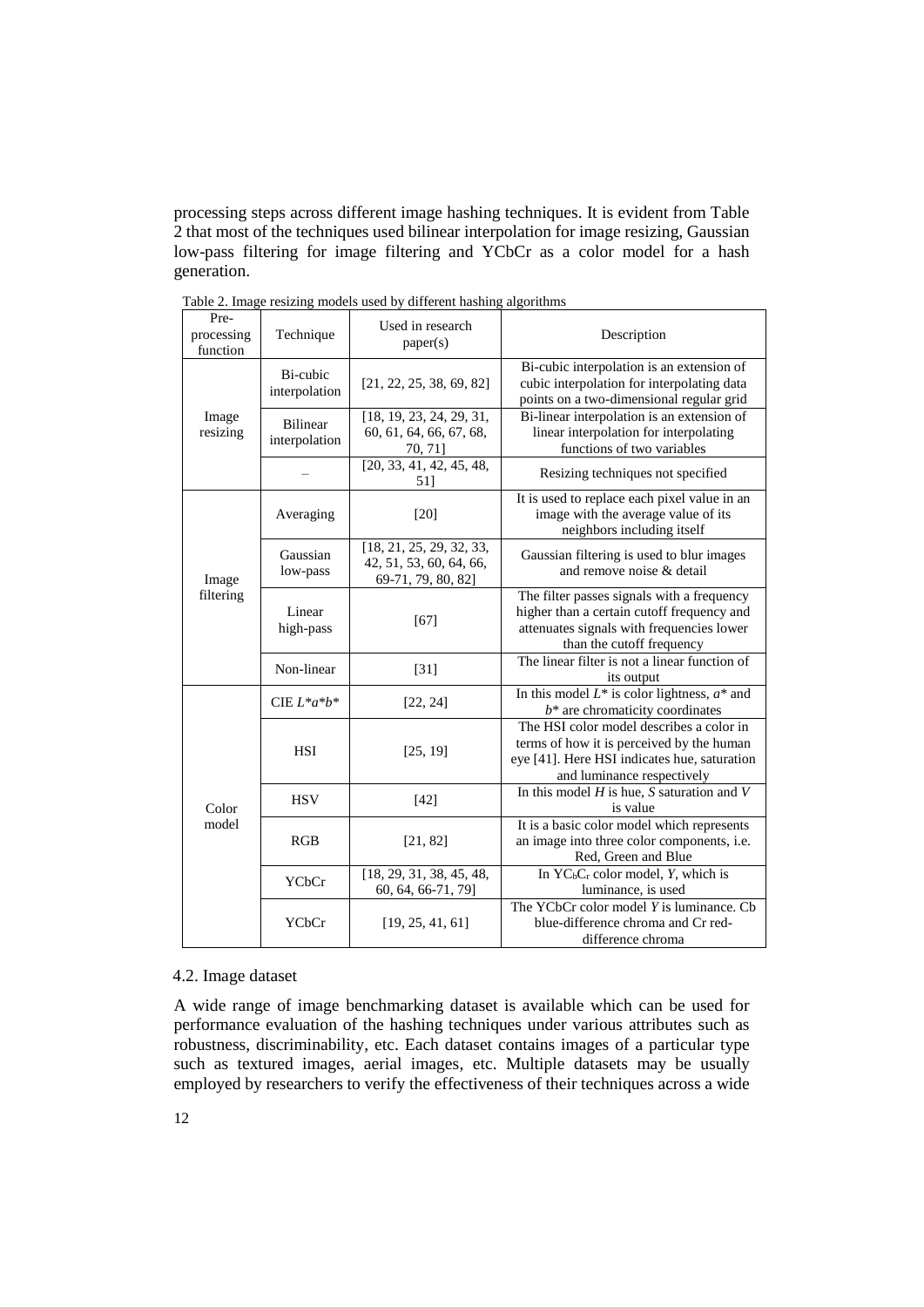array of different images. Table 3 above provides a list of such datasets used by different hashing algorithms. Some of the most popular datasets used among the reviewed technique are Ground Truth and USC-SIPI datasets.

| Dataset                    | Used in<br>research paper(s)                                       | Web-link                                                         |  |  |  |  |
|----------------------------|--------------------------------------------------------------------|------------------------------------------------------------------|--|--|--|--|
| Berkeley                   | $[41]$                                                             | www.eecs.berkeley.edu/Research/Projects/CS/vision/bsds/          |  |  |  |  |
| BOWS <sub>2</sub>          | $[23]$                                                             | http://bow2.gipsa-lab.inpr.fr                                    |  |  |  |  |
| Caltech 101                | [81]                                                               | http://www.vision.caltech.edu/Image_Datasets/Caltech10/          |  |  |  |  |
| Caltech 256                | [49]                                                               | http://www.vision.caltech.edu/Image_Datasets/Caltech256/         |  |  |  |  |
| <b>CEA CLIC</b>            | [49]                                                               | http://www.irit.fr/RFIEC/CLIC/CLIC_kernel/CLIC_kernel.zip        |  |  |  |  |
| CIFAR-10                   | [81]                                                               | https://www.cs.toronto.edu/~kriz/cifar.html                      |  |  |  |  |
| Columbia<br>University     | [65]                                                               | http://www.cs.columbia.edu/CAVE/databases/                       |  |  |  |  |
| Corel 1000                 | [49]                                                               | http://wang.ist.psu.edu/docs/related.shtml                       |  |  |  |  |
| Corel Image                | [36, 35]                                                           | https://archive.ics.uci.edu/ml/datasets/Corel+Image+Features     |  |  |  |  |
| Ground Truth               | [18, 19, 21, 22, 24,<br>29, 51, 58, 60, 61,<br>64, 69, 65, 70, 71] | http://www.cs.washington.edu/research/imagedatabase/groundtruth/ |  |  |  |  |
| <b>Image Net</b>           | $[51]$                                                             | http://image-net.org/                                            |  |  |  |  |
| <b>INRIA Copydays</b>      | [48]                                                               | https://lear.inrialpes.fr/~jegou/data.php#copydays               |  |  |  |  |
| McGill Calibrated<br>Color | [23, 80]                                                           | images. http://tabby.vision.mcgill.ca/                           |  |  |  |  |
| <b>MNIST</b>               | [81]                                                               | http://yann.lecun.com/exdb/mnist/                                |  |  |  |  |
| <b>NIST FERET</b>          | $[47]$                                                             | http://www.nist.gov/itl/iad/ig/colorferet.cfm                    |  |  |  |  |
| Oliva & Torralba           | $[79]$                                                             | http://people.csail.mit.edu/torralba/code/spatialenvelope/       |  |  |  |  |
| Photography                | [51]                                                               | http://www.stat.psu.edu/jiali/index.download.html                |  |  |  |  |
| <b>TINY</b>                | [81]                                                               | http://horatio.cs.nyu.edu/mit/tiny/data/                         |  |  |  |  |
| <b>UCID</b>                | [23, 20, 31, 51, 65,<br>661                                        | http://homepages.lboro.ac.uk/~cogs/datasets/ucid/ucid.html       |  |  |  |  |
| USC-SIPI                   | [18, 19, 21, 22, 24,<br>28, 42, 43, 47, 61,<br>63, 65, 70, 71, 82] | http://sipi.usc.edu./database/                                   |  |  |  |  |

Table 3. Summary of the dataset used by different hashing algorithms

### 4.3. Similarity metrics

The similarity or distance metric is used to measure the performance of image hashing techniques by calculating the difference between the features of two images under comparison. Studies have shown that an appropriately chosen distance metric can significantly improve the feature matching performance of a copy detection system.

Table 4 gives a list of similarity metrics used in the reviewed techniques. Majority of hashing algorithms used normalized hamming distance, hamming distance and euclidean distance as its similarity metric for comparison.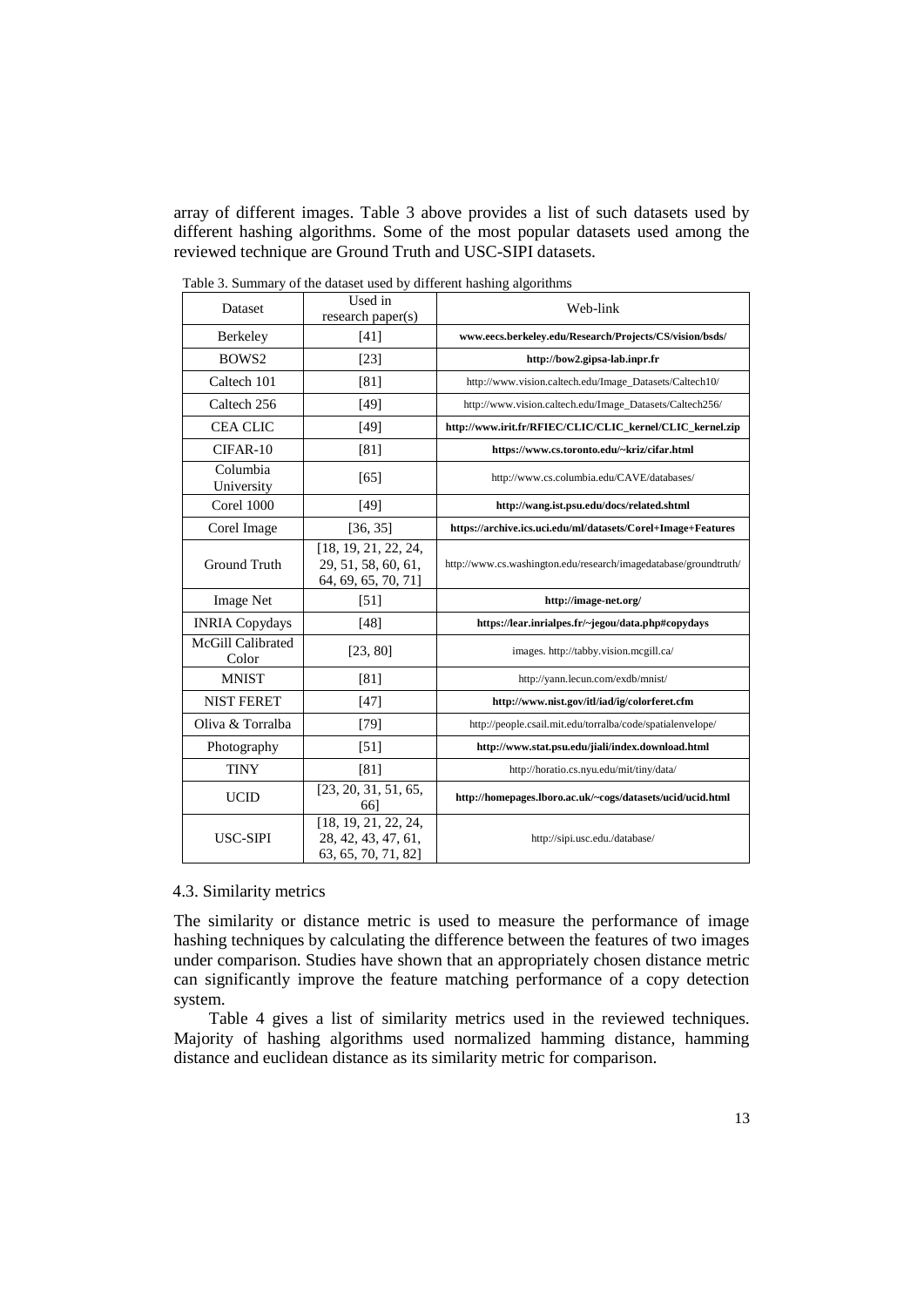| racio al commune modifico abour e y universita monting argoniumo |                                                               |  |  |  |  |  |
|------------------------------------------------------------------|---------------------------------------------------------------|--|--|--|--|--|
| Similarity metric                                                | Used in research papers                                       |  |  |  |  |  |
| Bit error rate                                                   | [3, 4]                                                        |  |  |  |  |  |
| Correlation coefficient                                          | [61, 76, 86]                                                  |  |  |  |  |  |
| Cross-correlation                                                | [33]                                                          |  |  |  |  |  |
| Hamming distance                                                 | $[1, 2, 16, 18, 19, 21-23, 25, 31, 39, 74, 75, 82, 91]$       |  |  |  |  |  |
| Histogram intersection                                           | [42]                                                          |  |  |  |  |  |
| Hit rate                                                         | [4]                                                           |  |  |  |  |  |
| $L1$ norm                                                        | [32]                                                          |  |  |  |  |  |
| L <sub>2</sub> Norm/euclidean distance                           | $[5, 7, 20, 27, 35, 36, 49, 51, 77, 89, 90]$                  |  |  |  |  |  |
| Mean square error                                                | [33]                                                          |  |  |  |  |  |
| Min/Max based ratio                                              | [45]                                                          |  |  |  |  |  |
| Normalized hamming distance                                      | $[17, 28, 37, 44, 52, 53, 57-59, 62, 63, 69, 79, 85, 87, 88]$ |  |  |  |  |  |
| Normalized L1 norm                                               | [43]                                                          |  |  |  |  |  |
| Peak Signal to Noise Ratio(PSNR)                                 | [64]                                                          |  |  |  |  |  |

Table 4. Similarity metrics used by different hashing algorithms

## 4.4. Benchmark images

This section discusses the benchmark images used for evaluating the performance of different hashing algorithms. Table 5 below gives a list of the benchmark images used by various image hashing algorithms. It can be seen that *Lena* is the most popular image used for evaluating the robustness of different algorithms, followed by *Baboon, Peppers, Airplane, House* [72, 79, 80]. All the reviewed techniques employ more than one benchmark image which is given in Table 5.

Table 5. Benchmark images used by different hashing algorithms

|               | $\sim$ Deneminary ming to about $\sigma$ , university magnitude arguments               |
|---------------|-----------------------------------------------------------------------------------------|
| Image         | Used in research paper(s)                                                               |
| Airplane      | $[18-22, 24, 25, 29-31, 35, 36, 41, 42, 48, 55, 60, 64, 66, 68-71, 75, 76, 82]$         |
|               | $[18, 19, 21, 22, 24, 25, 29, 31, 32, 34-38, 40-43, 48, 53, 55, 58, 60, 64, 66, 68-71,$ |
| Baboon        | 75, 79, 80, 82, 88]                                                                     |
| Barbara       | [37, 53, 55, 74, 80, 88]                                                                |
| Boat          | [30, 37, 41, 52, 74, 76]                                                                |
| <b>Bridge</b> | [35, 36, 39]                                                                            |
| Cameraman     | $[34]$                                                                                  |
| Clinton       | [39, 59]                                                                                |
| Clock         | [35, 36]                                                                                |
| Couple        | [31]                                                                                    |
| Escher        | [78]                                                                                    |
| Goldhill      | [31, 35, 36, 41, 57, 72, 74, 86]                                                        |
| House         | $[18, 19, 21, 22, 24, 25, 29, 42, 48, 60, 61, 64, 68-71, 82]$                           |
| Lena          | [18-25, 29-33, 35-38, 40-43, 46, 48, 52, 53, 55, 57-60, 64, 66, 69-72, 74, 75, 78-80,   |
|               | 82, 88, 91                                                                              |
| Peppers       | [18-22, 24, 25, 29-32, 35-37, 41-43, 48, 53, 58, 60, 64, 66, 69-71, 74, 75, 80, 82, 88] |
| Sailboat      | [20, 35, 36, 41, 61, 66, 80]                                                            |
| Splash        | [35, 41, 61]                                                                            |
| Tank          | [31, 35, 41]                                                                            |
| <b>Toys</b>   | [39]                                                                                    |
| Truck         | $[37]$                                                                                  |
|               |                                                                                         |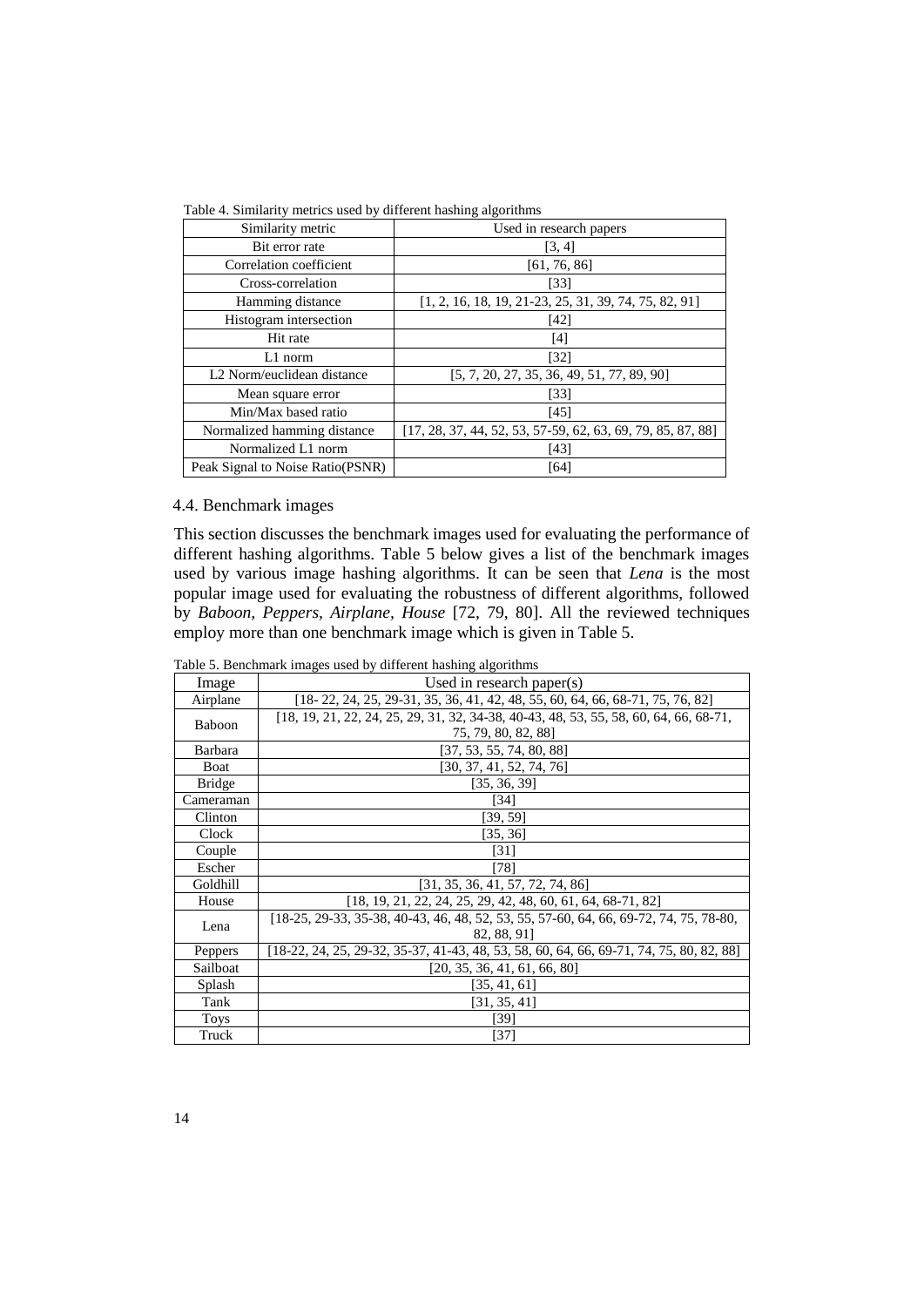## 4.5. Image processing attacks

It is obvious that to test a copy detection system, a number of benchmark images are required along with a set of images which are close copies of each other. Copies can be created by applying a number of image processing attacks. The duplicate copies are basically used for evaluating the robustness of any of the proposed techniques. Table 6 below lists various image processing manipulations that have been employed within reported literature in order to generate duplicate copies. The image processing functions used extensively across the different reviewed technique are JPEG compression, Image rescaling, Gaussian low-pass filtering, Image rotation, Gaussian noise (additive), Cropping and Median filter.

| Table 6. Image processing attacks used by different hasning algorithms |                                                                                                                     |  |  |  |  |  |  |  |
|------------------------------------------------------------------------|---------------------------------------------------------------------------------------------------------------------|--|--|--|--|--|--|--|
| Attack                                                                 | Used in research papers                                                                                             |  |  |  |  |  |  |  |
| <b>Brightness</b><br>adjustment                                        | [18-22, 24, 25, 29, 37, 42, 47, 55, 61, 64, 68-71, 82]                                                              |  |  |  |  |  |  |  |
| Contrast adjustment                                                    | [18-22, 24, 25, 29, 34, 39, 42, 52, 61, 62, 64, 69-71, 79, 82]                                                      |  |  |  |  |  |  |  |
| cropping                                                               | [20, 23, 30, 32, 35, 38-41, 43, 45, 46, 48, 50, 54, 55, 57, 58, 62, 63, 67,<br>74, 76, 77, 80, 88]                  |  |  |  |  |  |  |  |
| Gamma correction                                                       | [18-25, 29, 32, 33, 42, 50, 61, 64-67, 69-71, 77, 82]                                                               |  |  |  |  |  |  |  |
| Gaussian low-pass<br>filtering                                         | $[18-25, 28, 29, 31, 34, 36, 38, 39, 41-43, 46, 52, 55, 61, 62, 64, 66, 68-71,$<br>73, 74, 79-82, 88]               |  |  |  |  |  |  |  |
| Gaussian noise<br>(additive)                                           | [20, 23, 29, 31-33, 35, 37-39, 45, 47, 50-52, 54, 55, 58, 60, 62, 64-68, 73,<br>76, 77, 79, 80, 88]                 |  |  |  |  |  |  |  |
| Image rescaling                                                        | [18-25, 28, 29, 32, 35, 36, 38-43, 45-47, 50, 53-55, 58, 60-62, 64-71, 74,<br>76, 77, 79-82, 881                    |  |  |  |  |  |  |  |
| Image rotation                                                         | [18, 20, 23-25, 28, 31, 32, 35, 38-40, 42, 43, 45, 46, 50, 52, 54, 57, 58,<br>62, 63, 65-67, 74, 76, 77, 79-81, 88] |  |  |  |  |  |  |  |
| <b>JPEG</b> compression                                                | [2, 18-25, 28, 29, 31-43, 45-47, 50, 51, 53-55, 57, 60-71, 73, 76-82, 88]                                           |  |  |  |  |  |  |  |
| Median filter                                                          | $[20, 23, 32, 33, 35, 36, 38-41, 46, 47, 51-53, 55, 62, 66, 74, 76, 79-81,$                                         |  |  |  |  |  |  |  |
| Salt & pepper noise                                                    | [22-24, 31, 42, 50, 52, 53, 55, 58, 65, 66, 77, 88]                                                                 |  |  |  |  |  |  |  |
| Shearing                                                               | [23, 30, 32, 35, 38, 39, 41, 50, 55, 62, 76, 77, 80, 81]                                                            |  |  |  |  |  |  |  |
| Watermark<br>embedding                                                 | [18, 19, 21, 22, 24, 25, 29, 42, 60, 61, 64, 66, 69-71, 79, 81, 82, 88]                                             |  |  |  |  |  |  |  |

 $Table 6. Image processing attacks used by different hashing algorithms.$ 

## 5. Performance parameters

This section examines the various performance parameters that are used to evaluate the algorithms that have been reviewed in this article. Different performance parameters like robustness, discrimination and Receiver Operating Characteristics (ROC) are discussed in the following subsections.

#### 5.1. Robustness

Robustness of the hashing algorithm is evaluated to determine its capability to resist various types of image preprocessing attacks. A perfect image-hashing algorithm identifies all its preprocessed variants as multiple copies of the original image. Table 7 shows the robustness parameters generated by the reviewed hashing algorithms, which are obtained by calculating the difference between the hash values of original images and its duplicate copies. It includes parameters such as *maximum*, *minimum*, *mean* and *standard deviation*. The table also includes a column named as the *next highest value* and *visual identification*. The *next highest value* corresponds to the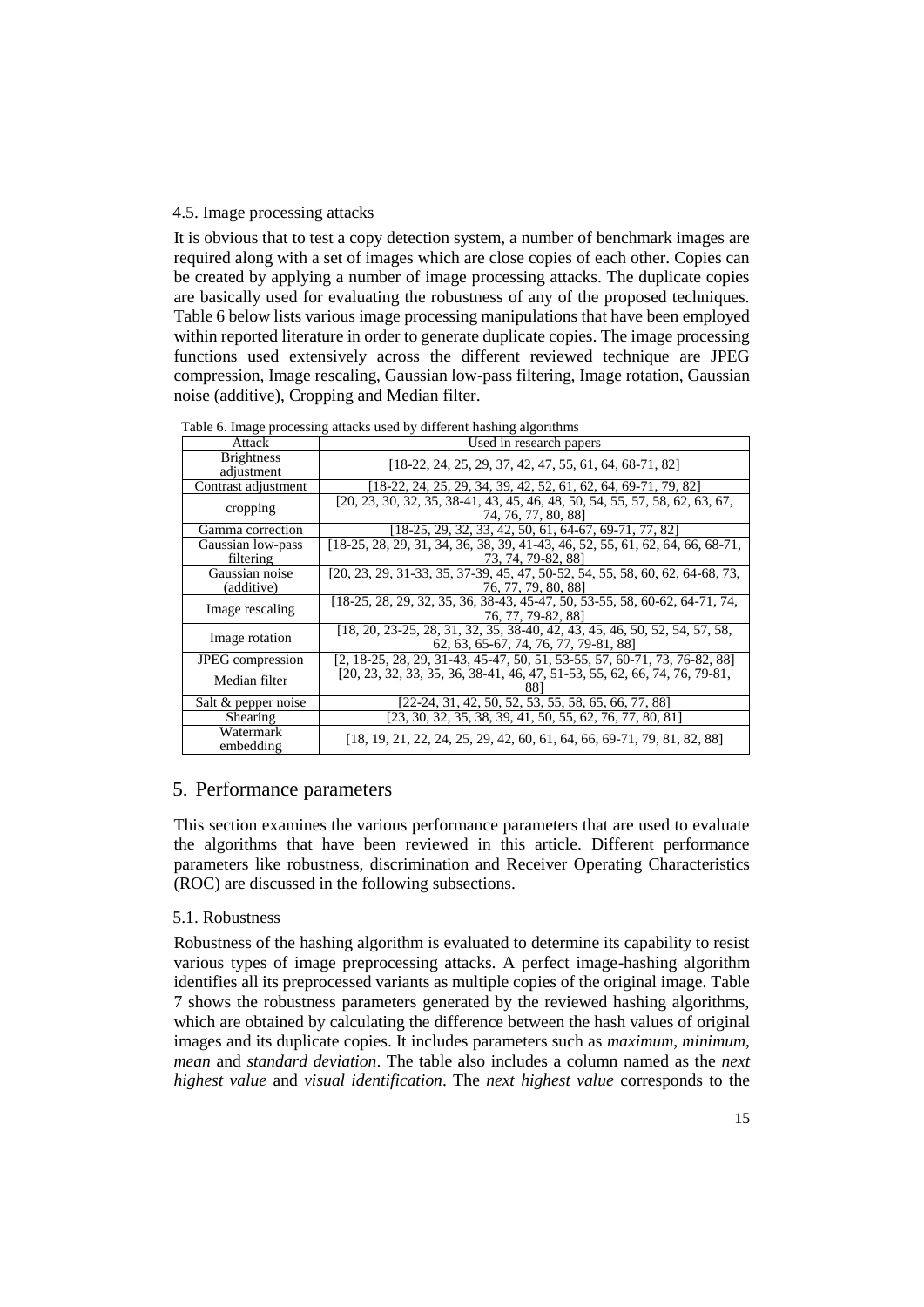second highest maximum difference value between the original image and its preprocessed variant(s) while *visual identification* represents the percentage of visually identical images correctly identified as similar images. It is quite obvious that a lower mean along with a lower standard deviation implies that the difference between the hash values is small and they exist in the vicinity of the mean. Such an observation can lead to the deduction that various attacks performed on the original image have been largely ineffective and that the attacked images are very similar to the original image.

To perform a fair comparison, a normalized mean and normalized standard deviation is employed which is shown in Table 7. Normalized values are obtained by dividing the mean and standard deviation of the techniques with their threshold value. From Table 7, it is clear that [24] has the lowest normalized mean along with a low value of normalized standard deviation. This indicates that the difference between the hash values of the original image and its attacked version is small and thus we can say that technique reported in [24] is resilient to most of the image processing attacks. In contrast, the technique in [22] returns a large value of the normalized mean, which implies that the images underwent significant changes as a result of various attacks. Also, the mechanism which returns a higher percentage of true positives and a low percentage of false positives considered ideal. The visual identification parameters are calculated by selecting an appropriate threshold value. Based upon the values given for visual identification in Table 7 [24] again claims to produce the best performance.

## 5.2. Discriminability

Discriminability is used to measure the performance of hashing algorithms when dissimilar and visually different images are compared to the original image. [20, 23]. Theoretically, the discrimination parameter should have a higher normalized mean  $\&$ higher minimum and maximum difference values as compared to the robustness parameter. Table 8 gives the discrimination values for some of the most popular hashing techniques that have been reported in the literature. It can be seen from Table 8 that all the parameters for discrimination are much higher compared to robustness for the reviewed techniques listed in Table 7.

|       |             |        | for unferent processing operations. From. |        |         | $110111011200$ . $11100$ . |       | 1111001101    | , isuai ruomineauon |              |  |
|-------|-------------|--------|-------------------------------------------|--------|---------|----------------------------|-------|---------------|---------------------|--------------|--|
| Paper |             | Max    | Next highest<br>value                     | Min    | Mean    | Std. Dev.                  | Thre. | Norm.<br>Mean | Norm.<br>Std. Mean  | VI<br>(in %) |  |
|       | [18]        | 14     |                                           |        | 2.1525  | 2.07889                    | 10    | 0.2151        | 0.2078              | 98.5         |  |
|       | 191         | 8.14   | 5.46                                      |        | .40875  | 0.97571                    |       | 0.2817        | 0.1951              | 92.58        |  |
|       | [21]        | 13866  | 12217                                     |        | 3632.25 | 2064.88                    | 10000 | 0.3632        | 0.2064              | 97.74        |  |
|       | [22]        |        | 0.999                                     | 0.4572 | 0.96244 | 0.02842                    | 0.7   | 1.3749        | 0.0406              | 99.53        |  |
|       | $\sqrt{24}$ | 260.52 | 215                                       |        | 33.991  | 27.218                     | 200   | 0.1699        | 0.1360              | 99.56        |  |
|       | [25]        | 12.05  | 7.32                                      | 0.01   | 3.55625 | 1.3425                     | 8     | 0.4445        | 0.1678              | 93           |  |
|       | [31]        | 0.2467 | 0.2184                                    | 0.026  | 0.1158  |                            | 0.2   | 0.5790        |                     |              |  |
|       | [69]        | 246784 | 47988                                     | 13     | 10992.1 | 14006                      | 48000 | 0.2290        | 0.2917              |              |  |
|       | [70]        |        |                                           |        | 0.997   | 0.0056                     | 0.95  | 1.0494        | 0.0058              | 99.43        |  |

Table 7. Robustness parameters generated by various reported techniques. Table gives average values for different processing operations: Norm. – Normalized: Thre. – Threshold: VI – Visual Identification

For example, the normalized mean values for discrimination and robustness for [18, 19, 21, 24, 25, 69] are 2.78, 2.87, 2.16, 3.20, 2.80, 7.17 and 0.21, 0.28, 0.36, 0.16, 0.44, 0.22 respectively. It is evident that discrimination values are much higher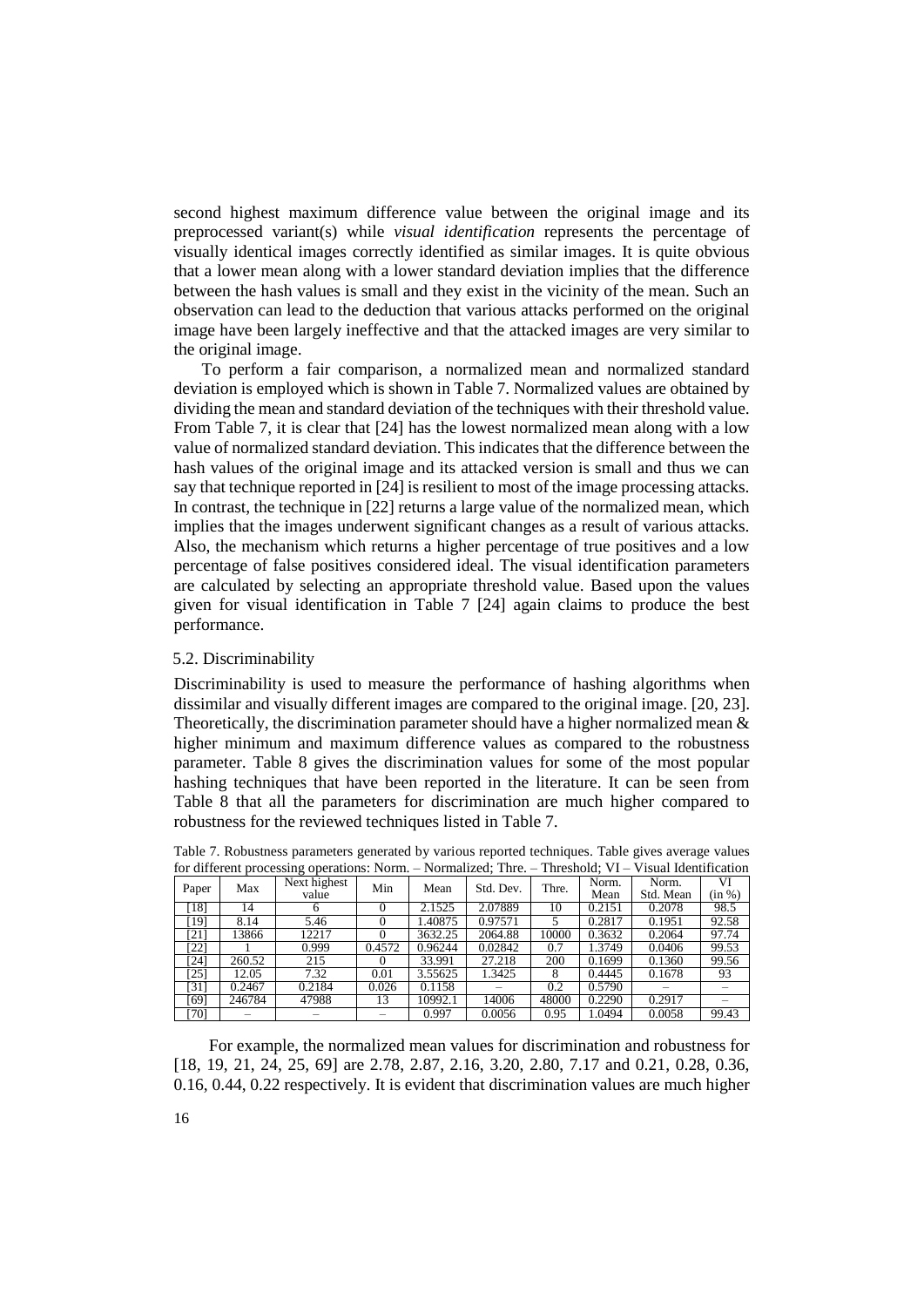compared to robustness values, which is a good indicator of the performance of the reviewed techniques. In particular, the technique proposed in [69] exhibits the best performance. It is important here to clarify that the range of robustness values should be lower than the range for discrimination. The larger the gap between them, better is the performance. A technique exhibiting such behavior is considered to be the most promising. However, these two ranges tend to overlap due to the presence of outliers in the analyzed data.

Table 8. Discriminability exhibited by various reported techniques. Values are taken from robustness table

| Paper       | Max     | Min       | Mean   | Std. Dev.         | Threshold* | Normalized<br>Mean | Normalized<br>Std. Dev. |
|-------------|---------|-----------|--------|-------------------|------------|--------------------|-------------------------|
| 18]         | 46      |           | 27.8   | 5.23              | 10         | 2.78000            | 0.52300                 |
| 191         | 35.19   | 5.41      | 14.37  | $3.\overline{43}$ |            | 2.87400            | 0.68600                 |
| -21         | 62460   | 3628      | 21630  | 9157              | 10000      | 2.16300            | 0.91570                 |
| $22 \times$ | 0.6967  | $-0.6891$ | 0.0066 | 0.1905            | 0.7        | 0.00943            | 0.27214                 |
| 24          | 1329.71 | 204.9     | 640.17 | 154.53            | 200        | 3.20085            | 0.77265                 |
| [25]        | 51.36   | 6.46      | 22.46  | 7.37              |            | 2.80750            | 0.92125                 |
| 31          |         |           | 0.443  | 0.027             |            |                    |                         |
| 691         | 4041011 | 9920      | 344567 | 636826.05         | 48000      | 7.17848            | 13.26721                |
| 70          | 0.9828  | 0.9625    | 2091   | 0.4584            | 0.95       |                    | 0.48253                 |

To perform a more consistent analysis, we considered the second largest value for robustness in Table 7 (column 3). The second largest robustness values and the minimum discrimination values (Table 8) in [18, 19, 24]. [25] are 6, 5.46, 215, 7.32 and 6, 5.41, 204.9, 6.46, respectively. It is evident that these values only overlap slightly, which is acceptable. Among the reviewed techniques [18] returns the best performance as it is having 6 as its next highest value for robustness and minimum value for discrimination, which clearly shows the separation between robustness and discrimination. Similarly, the maximum (Max) difference values for robustness (Table 7) and discrimination (Table 8) for [18, 19, 21, 24, 25, 69] are 14, 8.14, 13866, 260.52, 12.05, 246784 and 46, 35.19, 62460, 1329.71, 51.36, 4041011, respectively. It can be seen that the maximum difference values of discrimination of most of the reviewed techniques are almost three times the maximum difference values of robustness except in [22]. This again serves as a good indicator for the performance of these algorithms. Based on the values given above, [69] again claims to exhibit the best performance.

## 5.3. Receiver Operating Characteristics (ROC)

Majority of hashing algorithms employ the ROC curve to indicate classification performance between robustness and discrimination. However, parameters used to draw the ROC curve along with the thresholds can vary [18, 48, 70, 79]. Table 9 below lists the different ROC parameters adopted by various image hashing techniques reviewed in this paper. It is important here to emphasize that different authors used different terms for the same set of parameters. From the table, it is evident that most of the reported techniques employed TPR vs FPR values to draw the ROC curve for different thresholds. Ideally, the ROC curve should pass through  $(0, 1)$  where 0 is for false positive rate and 1 is for true positive rate. Consequently [22, 19, 24, 54] exhibit the best ROC curves among the reviewed techniques.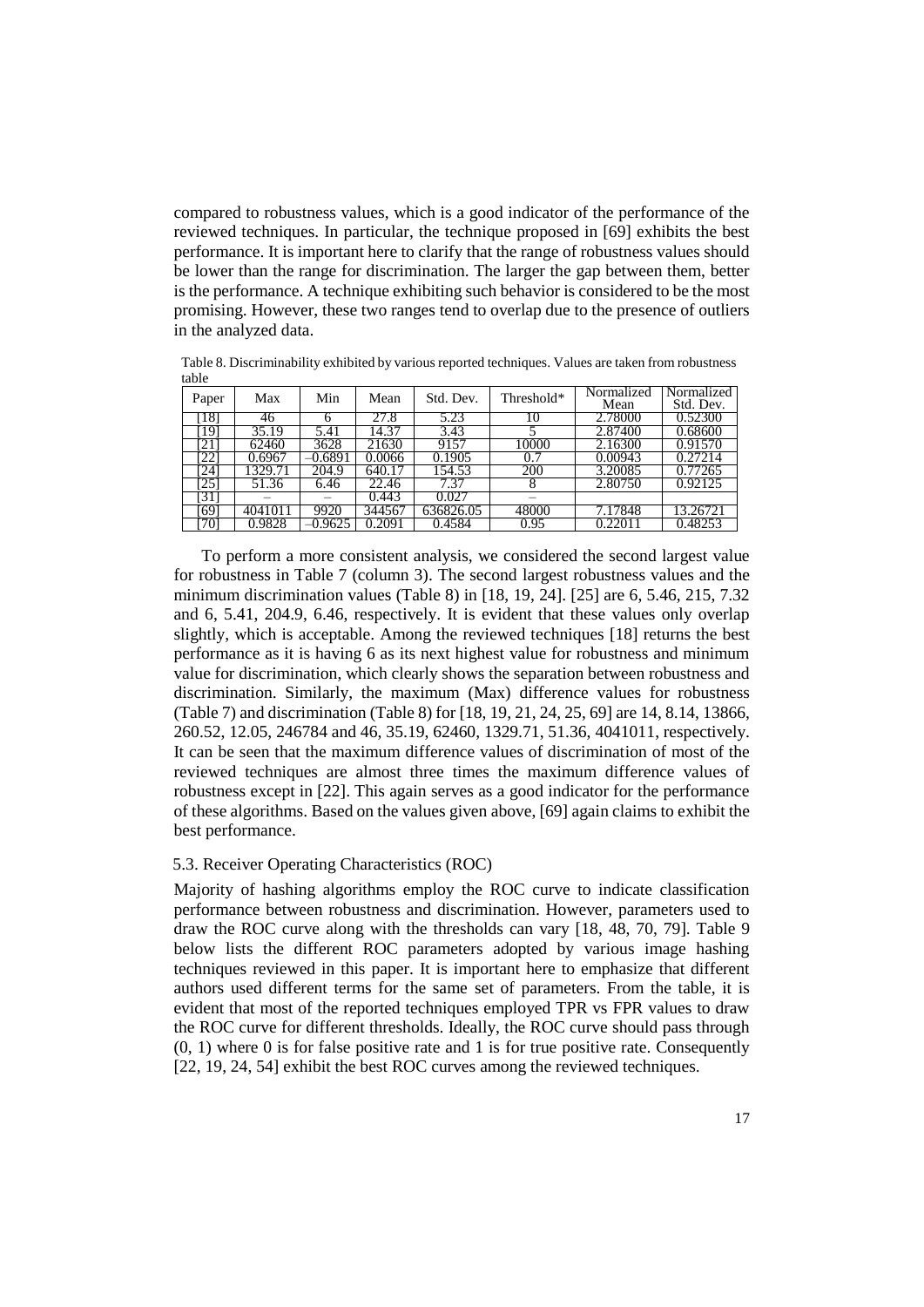Table 9. ROC parameters used by reviewed algorithms. *n*<sup>1</sup> is the number of different images detected as identical images;  $n_2$  is the number of identical images detected as different images;  $n_3$  is the number of similar images considered as visually identical images; *N*<sup>1</sup> is the total number of different images;  $N_2$  is the total number of identical images.

| ROC parameter                                                                                                                                                                                                                               | Research paper(s)                                         | Formula                                                                          |
|---------------------------------------------------------------------------------------------------------------------------------------------------------------------------------------------------------------------------------------------|-----------------------------------------------------------|----------------------------------------------------------------------------------|
| False Positive Rate (FPR) / False<br>Negative Rate (FNR)<br>False Accept Rate (FAR) / False<br>Reject Rate (FRR)<br>Probability of False Positive /<br>Probability of False Negative<br>Probability of False Alarm /<br>Probability of Miss | [34, 39, 45, 47, 52, 55, 59,<br>65-67, 791                | $FAR = \left(\frac{n_1}{N_2}\right)$ &FRR= $\left(\frac{n_2}{N_2}\right)$        |
| Prob. of Correct Detection (TPR)<br>/False Rejection Rate (FRR)                                                                                                                                                                             | $[51]$                                                    | TPR = $\binom{n_3}{N_1}$ & FRR = $\binom{n_2}{N_1}$                              |
| Recall Rate (RR)/<br>Precision Rate (PR)                                                                                                                                                                                                    | [35, 48, 49, 81]                                          | $RR = \left(\frac{n_3}{n_2+n_1}\right)$ & PR= $\left(\frac{n_3}{n_2+n_1}\right)$ |
| False Positive Rate (FPR) / True<br>Positive Rate (TPR)<br>Probability of False Alarm /<br>Probability of Correct Detection<br>Probability of False Alarm /<br>Probability of True Detection                                                | [18-25, 32, 33, 42, 50, 58,<br>61, 63, 69-71, 76, 77, 821 | $FPR = \left(\frac{n_1}{N_2}\right) \& TPR = \left(\frac{n_3}{N_2}\right)$       |

# 6. Comparison with the state-of-the-art techniques

|  |  |  | Table 10. State-of-the-art techniques used for comparison by reviewed hashing algorithms |
|--|--|--|------------------------------------------------------------------------------------------|
|  |  |  |                                                                                          |

| Ref.<br>No        | Technique used                                                                        | Used by research paper $(s)$                              |
|-------------------|---------------------------------------------------------------------------------------|-----------------------------------------------------------|
| [48]              | Used for identification of audio clips and database lookups                           | [73]                                                      |
| $[72]$            | Color vector angles and Discrete wavelet transform                                    | [22]                                                      |
| $[71]$            | Color vector angles                                                                   | 1821                                                      |
| $\overline{[51]}$ | Geometry preserving feature points                                                    | [54]                                                      |
| $[34]$            | Random Gabor filtering and dithered lattice vector quantization                       | 18, 21, 22, 24, 71, 82]                                   |
| $[30]$            | Color images based on hypercomplex representation                                     | [85]                                                      |
| 68]               | Fourier transform and controlled randomization                                        | [23, 42, 47, 63]                                          |
| $[70]$            | Invariant moments                                                                     | [24, 71]                                                  |
| $[49]$            | Iterative geometric techniques                                                        | [32, 33]                                                  |
| [67]              | Locally linear embedding                                                              | [22]                                                      |
| [66]              | Content feature extraction and cryptographic concepts                                 | [73]                                                      |
| 73]               | Multiple histogram                                                                    | [18, 21]                                                  |
| [78]              | Non-negative matrix factorization                                                     | [29, 61, 67]                                              |
| $[52]$            | Non-negative matrix factorization and weight vectors                                  | $[24, 29, 47, 50, 58, 60, 61, 64, 65, 67,$<br>70, 71, 76] |
| $[14]$            | Probabilistic quantization based on discrete wavelet transform and<br>Radon transform | [88]                                                      |
| [61]              | Radial projection of image pixels                                                     | [29, 31, 60, 63, 64, 71]                                  |
| [81]              | Ring-based entropies                                                                  | [24]                                                      |
| $[84]$            | Randomized signal processing                                                          | [32, 33, 42, 52, 63, 66, 76]                              |
| $[83]$            | Ring partition and non-negative matrix factorization                                  | [20, 42]                                                  |
| [82]              | Ring partition and invariant vector distance                                          | [42]                                                      |
| $[54]$            | Radon transform and DCT                                                               | $\overline{[18, 19, 21-24, 69, 70, 82]}$                  |
| $[33]$            | Image hashing based on Radon transform and Discrete Fourier<br>transform              | [24, 71]                                                  |
| $[53]$            | Salient feature points and Hausdorff distance measure                                 | [63, 76]                                                  |
| $[29]$            | Singular value decomposition                                                          | [19, 21, 25, 42, 52, 59, 63, 66, 69, 70,<br>71, 76]       |
| [95]              | Zernike moments and local features                                                    | [20, 42, 61, 65]                                          |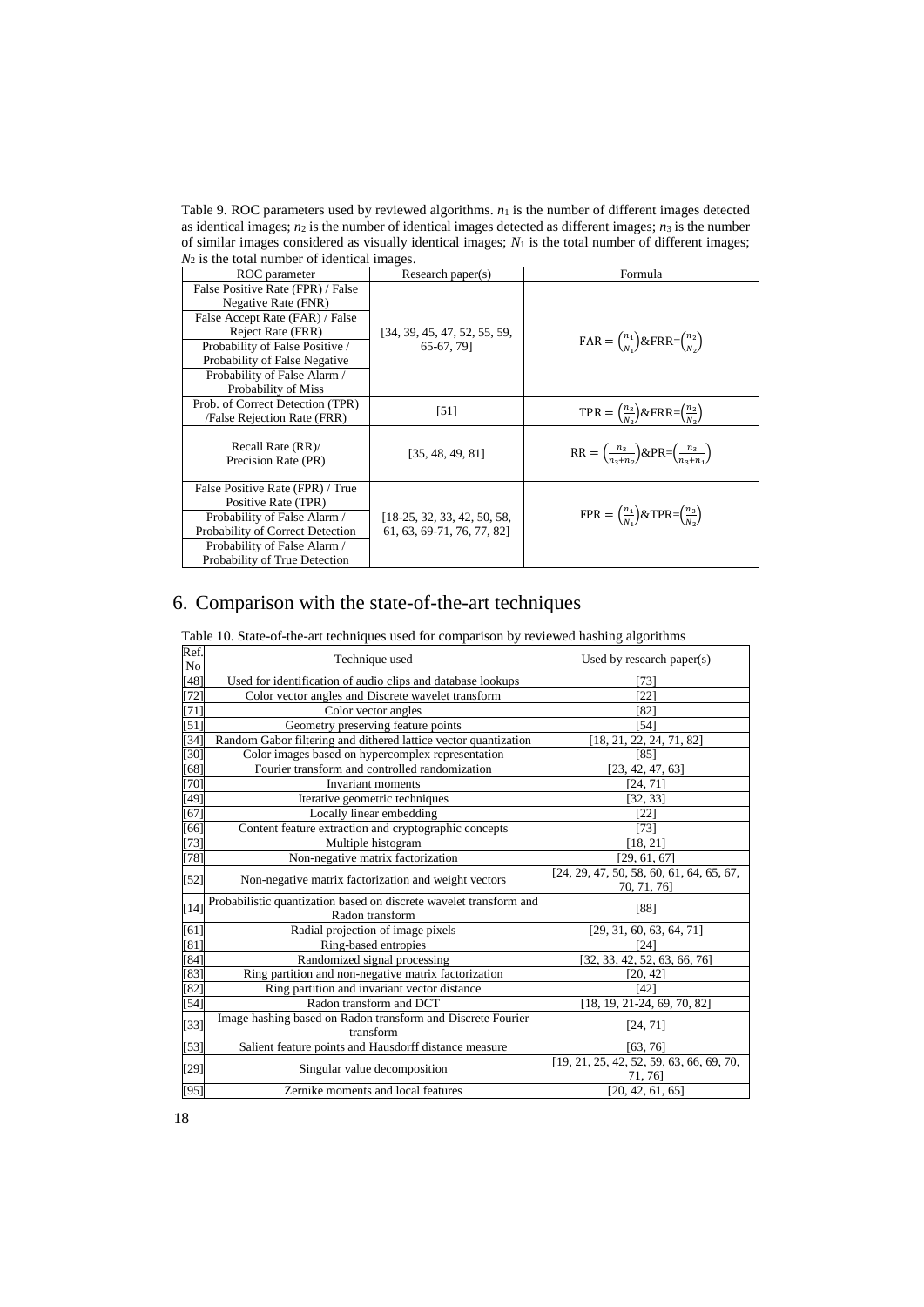Performance evaluation and comparison with the state-of-the-art is an essential step in verifying the efficacy of a proposed technique. This comparison can be either based on all performance parameters mentioned above or on a subset of them. The performance of reviewed hashing algorithms is evaluated by comparing it with some of the state-of-the-art techniques [57, 59, 88]. Table 10 above gives a list of state-ofthe-art techniques used by the reviewed techniques for comparison. It can be observed that the techniques NMF-NMF-SQ and SVD-SVD are most frequently used as a benchmark for comparative analysis.

#### 6.1. Accuracy

To measure the performance of the hashing techniques, ROC curves are the most popularly used metric. The True Positive Rate (TPR) and the False Positive Rate (FPR) are used to draw the ROC curve where TPR and FPR correspond to robustness and discrimination respectively. The optimal TPR values when FPR is 0 and optimal FPR values when TPR is 1 are depicted in Table 11 for the reviewed hashing algorithms across various processing environments. Here, the processing environment represents the simulated environment that is used by the authors for executing their implementation along with the execution of state-of-the-art techniques for comparison. The processing environment varies depending on the processor type, size of RAM and the simulation software employed. The ideal optimal FPR and TPR values for any technique should be 0 and 1, respectively. It is evident from Table 11 that technique which has given processing environment, performs well among all compared techniques.

|                | Table 11. Optimal TFR and FFR values generated by the reviewed techniques |                        |     |           |                                  |       |            |             |             |                        |      |                                  |               |      |                          |        |
|----------------|---------------------------------------------------------------------------|------------------------|-----|-----------|----------------------------------|-------|------------|-------------|-------------|------------------------|------|----------------------------------|---------------|------|--------------------------|--------|
| Reference      |                                                                           | Optimal TPR when FPR=0 |     |           |                                  |       |            |             |             | Optimal FPR when TPR=1 |      |                                  |               |      |                          |        |
| N <sub>0</sub> |                                                                           |                        |     |           | Processing environments given by |       |            |             |             |                        |      | Processing environments given by |               |      |                          |        |
| Tech.          | [18]                                                                      | $[19]$ $[21]$          |     | $[22]$    | [24]                             | [69]  | [70]       | [71]        | [18]        | [19]                   |      | $[21]$ $[22]$                    | $[24]$ $[69]$ |      | [70]                     | $[71]$ |
| [18]           | 0.969                                                                     |                        |     |           |                                  |       |            |             | 0.012       |                        |      |                                  |               |      |                          |        |
| [19]           |                                                                           | 0.98                   |     |           |                                  |       |            |             |             | 0.007                  |      |                                  |               |      |                          |        |
| [21]           |                                                                           |                        |     | 0.8 0.941 |                                  |       |            |             |             |                        |      | 0.16 0.103                       |               |      |                          |        |
| [22]           |                                                                           |                        |     | 0.995     |                                  |       |            |             |             |                        |      | 0.009                            |               |      |                          |        |
| [23]           |                                                                           |                        |     |           | 0.976                            |       |            | 0.877       |             |                        |      |                                  | 0.145         |      |                          | 0.145  |
| [24]           |                                                                           |                        |     |           | 0.999                            |       |            |             |             |                        |      |                                  | 0.001         |      |                          |        |
| [25]           |                                                                           |                        |     |           | 0.959                            |       | 0.945 0.93 |             |             |                        |      |                                  | 0.031         |      | 0.031 0.031              |        |
| [28]           |                                                                           |                        |     |           |                                  |       |            | 0.91        |             |                        |      |                                  |               |      |                          | 0.269  |
| [51]           | 0.623                                                                     |                        |     |           | 0.53 0.783 0.725                 |       |            |             | 0.517 0.448 |                        |      | 0.91 0.704 0.911                 |               |      |                          | 0.911  |
| [57]           |                                                                           | 0.4                    | 0.4 |           |                                  | 0.11  |            | 0.733 0.126 |             | 0.82                   | 0.82 |                                  |               |      | $0.95 \, 0.823 \, 0.945$ |        |
| [59]           |                                                                           |                        |     |           | 0.932                            |       |            | 0.91 0.813  |             |                        |      |                                  | 0.142         |      | 0.142 0.535              |        |
| [69]           | 0.676                                                                     |                        | 0.7 |           |                                  | 0.767 |            |             | 0.797       |                        | 0.74 |                                  |               | 0.62 |                          |        |
| [70]           |                                                                           |                        |     |           | 0.972                            |       | 0.976      |             |             |                        |      |                                  | 0.041         |      | 0.008                    |        |
| [71]           |                                                                           |                        |     |           |                                  |       |            | 0.983       |             |                        |      |                                  |               |      |                          | 0.001  |
| $[79]$         |                                                                           |                        |     | 0.896     |                                  |       |            |             |             |                        |      | 0.557                            |               |      |                          |        |
| [88]           | 0.637                                                                     | 0.6                    |     |           | 0.6 0.702 0.638 0.55 0.518       |       |            |             |             |                        |      | 0.996                            |               |      |                          |        |

Table 11. Optimal TPR and FPR values generated by the reviewed techniques

#### 6.2. Execution time

In this section, the execution time for generating the image hashes of the compared algorithms are given. The time taken to extract image hashes of 200 images for the discriminative analysis is noted for each of the algorithms and then the average time for generating an image hash is found. Table 12 shows different reviewed algorithms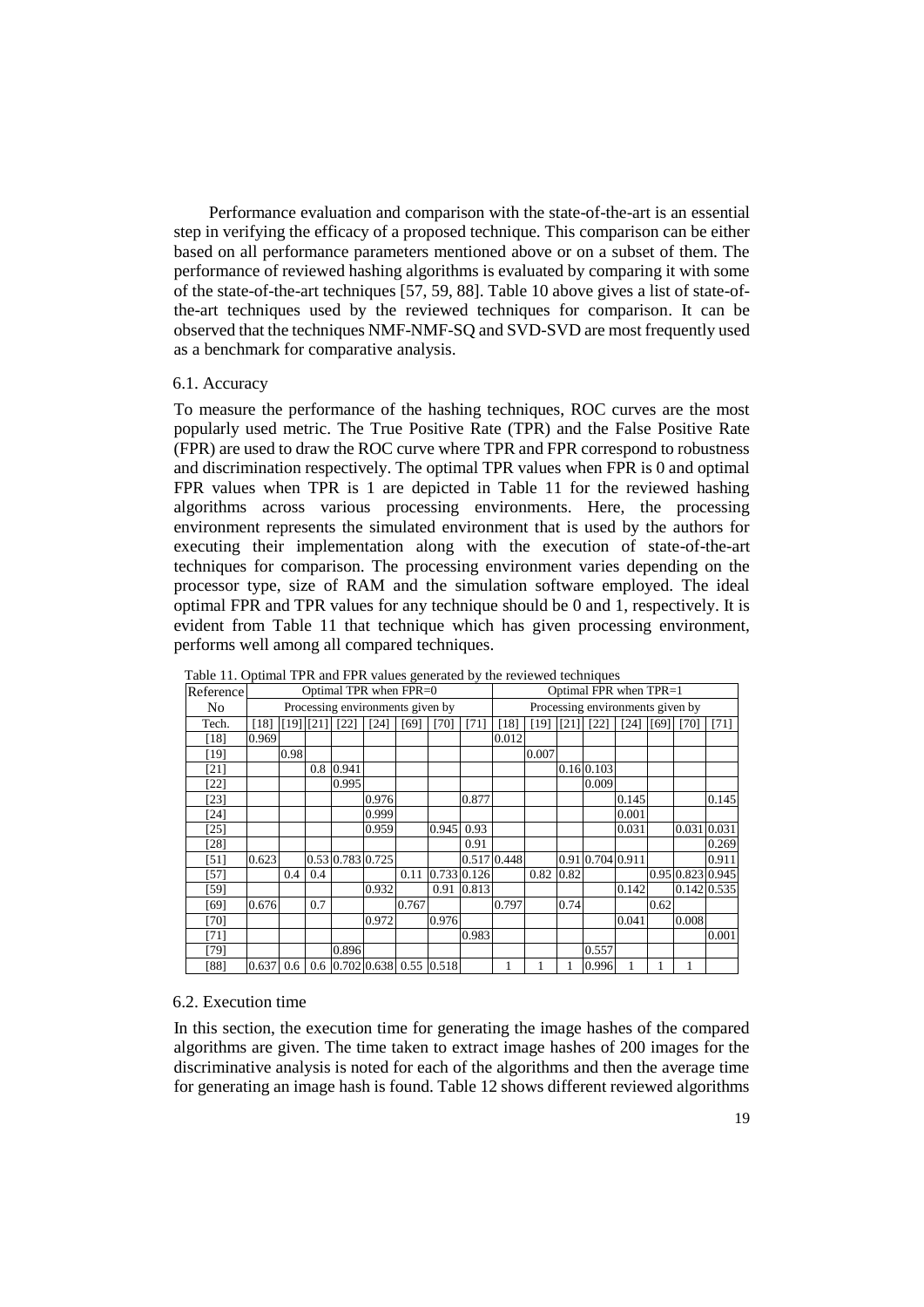along with their execution time (seconds) on eight different processing environments. The comparison was made by using a dataset of 200 images which consists of 67 internet-based images, 33 images taken from a digital camera and 100 images from the Ground truth database. It is important here to specify that dataset is same for all the processing environments but we obtained different execution values for the same reviewed techniques. This could be due to a combination of factors such as varying hardware configurations, different versions of simulation software and the lack of exact specifications for the images within the dataset. Different techniques excel in their execution performance in different processing environments. Techniques reported by [69, 21, 69, 79, 70, 24, 60, 70, 51] exhibit the best execution results in processing environments [18, 21, 22, 24, 42, 61, 70, 71], respectively. All the papers have represented computational complexity in terms of execution time except [47] whose computational complexity is  $O(N^2 \lg N)$ .

| Reference | Processing environments given by |      |                  |       |        |      |        |        |  |
|-----------|----------------------------------|------|------------------|-------|--------|------|--------|--------|--|
| No        | [18]                             | [21] | $[24]$<br>$[22]$ |       | $[42]$ | [61] | $[70]$ | $[71]$ |  |
| $[18]$    | 0.162                            |      |                  |       |        |      |        |        |  |
| $[21]$    |                                  | 0.1  | 0.27             |       |        |      |        |        |  |
| $[22]$    |                                  |      | 0.61             |       |        |      |        |        |  |
| $[23]$    |                                  |      |                  | 3.422 |        |      |        | 12.8   |  |
| $[24]$    |                                  |      |                  | 0.286 | 0.28   |      |        |        |  |
| $[25]$    |                                  |      |                  | 0.616 |        |      | 1.429  | 2.6    |  |
| $[28]$    |                                  |      |                  |       |        |      |        | 9.6    |  |
| $[40]$    |                                  |      |                  |       | 2.4    |      |        |        |  |
| $[42]$    |                                  |      |                  |       | 2.1    |      |        |        |  |
| $[51]$    | 0.285                            | 0.67 | 0.42             | 0.903 |        |      |        | 0.67   |  |
| $[57]$    |                                  | 0.28 |                  |       | 1.5    |      | 0.65   | 1.5    |  |
| $[59]$    |                                  |      |                  | 0.926 |        | 2.98 | 1.153  | 2.4    |  |
| [60]      |                                  |      |                  |       |        | 0.93 |        |        |  |
| [61]      |                                  |      |                  |       |        | 2.1  |        |        |  |
| $[67]$    |                                  |      |                  |       | 2.12   | 2.4  |        |        |  |
| $[69]$    | 0.137                            | 0.1  |                  |       |        |      |        |        |  |
| $[70]$    |                                  |      |                  | 0.098 |        |      | 0.437  |        |  |
| $[71]$    |                                  |      |                  |       | 2.8    |      |        | 2.8    |  |
| [76]      |                                  |      |                  |       |        | 2.6  |        |        |  |
| $[79]$    |                                  |      | 0.04             |       |        |      |        |        |  |
| [88]      | 0.455                            | 4.58 | 3.04             | 3.333 |        |      | 6.51   |        |  |

Table 12. Execution time (in seconds) of reviewed hashing algorithms

#### 6.3. Size of feature vector

The size of the feature vector of the resulting hash is one of the important parameters for any of the hashing system. Generally, a large hash size implies that a longer processing time is needed for comparison [24]. Also, storing large-sized hash for each of the images of the dataset will involve a significant storage overhead [49]. Therefore, it is desirable to have a small hash size to ensure optimum performance of the algorithm while also optimizing other affected parameters. Table 13 provides the hash sizes for the different algorithms reviewed in this paper.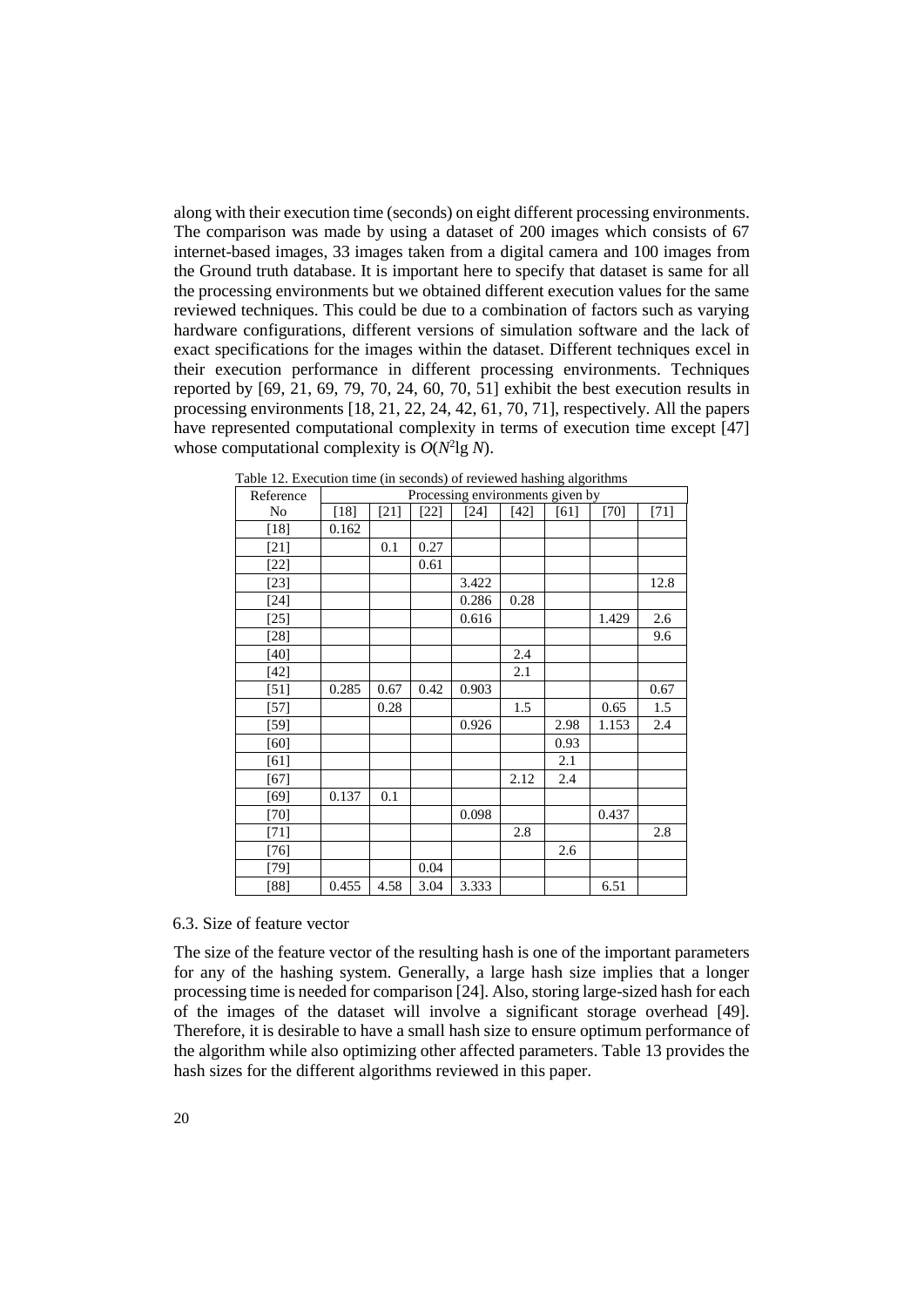| 210 Tot 110011 SHOW OI TO HOW HOWARDS OF CHARLES |                        |                                                            |  |  |  |  |
|--------------------------------------------------|------------------------|------------------------------------------------------------|--|--|--|--|
| Category                                         | Reviewed<br>techniques | Hash size                                                  |  |  |  |  |
| <b>DCT</b>                                       | [18, 29, 30]           | 64 bits, 512 bits, 512 bits                                |  |  |  |  |
| DFT                                              | [31, 32]               | 444 bits, 420 bits                                         |  |  |  |  |
| <b>DWT</b>                                       | [34-36, 40, 42]        | 896 bytes, 240 bits, 805 bits, 80 digits, 64 bits          |  |  |  |  |
| Radon                                            | [23, 46, 88]           | 150 bits, 440 bits, 240 bits                               |  |  |  |  |
| <b>SIFT</b>                                      | [49, 50]               | 32 bits, 320 bits                                          |  |  |  |  |
| Other transformations                            | [20, 45, 51, 52]       | 224 bits, 300 bits, 120 bits, 405 bits                     |  |  |  |  |
| Block-based                                      | [19, 21]               | 64 bits, 960 bits                                          |  |  |  |  |
| Dimensionality-<br>reduction                     | $[57, 59-61]$          | 64 digits, 320 bits, 848 bits, 1600 digits                 |  |  |  |  |
| Feature-based<br>[63, 64]                        |                        | 920 bits, 896 bits                                         |  |  |  |  |
| Moment-based                                     | $[25, 66-68]$          | 42 digits, 140 bits, 560 bits, 3528 bits                   |  |  |  |  |
| Ring-based                                       | $[24, 69-71]$          | 40 digits, 16 digits, 64 digits, 64 digits                 |  |  |  |  |
| Others                                           | $[22, 75-77, 79, 80]$  | 550 bits, 368 bits, 250 bits, 320 bits, 300 bits, 435 bits |  |  |  |  |

Table 13. Hash sizes of reviewed hashing algorithms

SIFT [49] has the smallest hash size of 32 bits; however, other performance parameters were not very encouraging. It is important to note that the table below consists of hash size in two different units, i.e., binary [18, 29, 30] and decimal digits [24, 69, 70]. Ideally, an attempt is made to realize the smallest hash size possible without compromising on various performance parameters.

#### 6.4. Key dependence

To view the key-dependent performance of hashing algorithms, different key values are used to generate hashes keeping rest of the parameters unchanged. It is important here to specify that out of the entire set of keys used for hash generation, one is correct while the rest of the keys are incorrect. The distance between the image hash with the correct key and incorrect keys are calculated to give the outcome. Table 14 lists the various parameters related to key dependence.

Table 14. Key dependence parameters generated by reviewed hashing algorithms. \* Indicates average values for different image processing attacks except for rotation. \*\* Indicates highest of mean values for different image processing attacks.

| Parameters         | Research papers No |      |       |     |                   |      |            |                      |      |
|--------------------|--------------------|------|-------|-----|-------------------|------|------------|----------------------|------|
|                    | [18]               | 201  | 21    | 24  | '31               | [34] | [46]       | [52]                 | [72] |
| <b>Threshold</b>   | 10                 | 0.2  | 10000 | 200 | 0.2               | 48   | $0.1928**$ | $0.1859*$            | >0.1 |
| Minimum of         |                    |      |       |     |                   |      |            |                      |      |
| difference of hash | >15                | >0.2 | 18514 | 625 | Close<br>to $0.2$ | 240  | 0.4        | $0.4222 -$<br>0.5630 | >0.2 |
| value after        |                    |      |       |     |                   |      |            |                      |      |
| changing the key   |                    |      |       |     |                   |      |            |                      |      |

Here, *Threshold* indicates the difference of hash values between two images, which is used in robustness analysis (Table 7), which indicates that below which images are the same. The *Min hash value after changing the key* is a parameter that is used to define the minimum difference between the hash values of an image based on the original key and number of incorrect keys. It can be seen that in most of the cases, the minimum difference between the hash values after changing the key is very large as compared to its threshold value [18, 21, 24, and 34]. This result indicates that given image hashing techniques are highly key dependent and hence it is very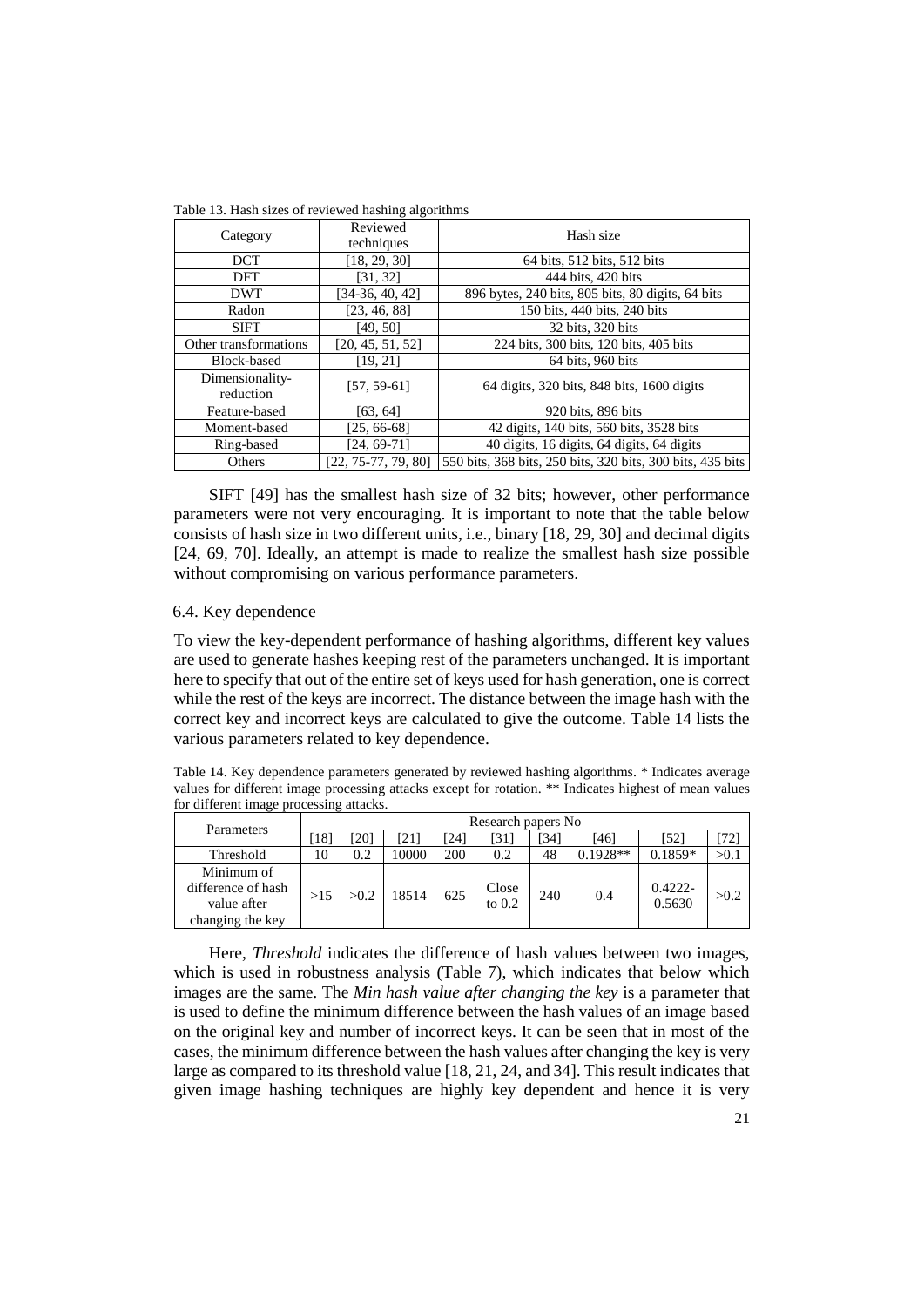difficult for an attacker to estimate the hash value without knowing the correct key. The technique in [34] exhibits the best performance as it returns the largest difference of the hash value after changing the key compared to the threshold.

## 7. Discussion and conclusion

This paper has presented a comprehensive review of hashing based image copy detection techniques for image identification. Firstly, the study presented a general framework which most of the copy detection techniques have adopted over the last few years. Secondly, the reviewed techniques are categorized and discussed on the basis of basic transformation employed. Lastly, different functional and performance parameters of the reviewed techniques are presented. In this review, research has proceeded along the following directions: (1) Reducing the complexity of the algorithm, which can be achieved by generating a feature vector of a smaller hash size; (2) Increasing the robustness of the algorithms, which can be achieved by using strong features that are invariant to a wide range of image processing operations; (3) Introducing the concept of key dependence to make the hash generation process key-dependent and hence more secure. The review also indicates that the techniques that employ block-based features and ring-based features returned better functional and performance parameters.

During the course of this review, some drawbacks were also noticed. Many techniques are unable to handle all types of images such as heavily textured images. Some of the algorithms are heavily dependent on various parameters and the setting of different thresholds. Most of the algorithms are not giving promising result against a specific image processing operation "rotation". The review also identified the lack of a single standardized benchmark image dataset for performance evaluation. Another hurdle that made comparative analysis difficult is the lack of a single standardized metric for calculating the similarity and the lack of a common parameter to draw the Receiver Operating Characteristics (ROC) curve. Finally, it is expected that classy and reliable copy detection algorithms will be developed by overcoming the drawbacks and challenges mentioned above.

## R e f e r e n c e s

- 1. L i a n, S., D. K a n e l l o p o u l o s. Recent Advances in Multimedia Information Systems Security. – Informatica – An International Journal of Computing and Informatics, Vol. **33**, 2009, pp. 3-24.
- 2. Q u r e s h i, M. A., M. D e r i c h e. A Bibliography of Pixel-Based Blind Image Forgery Detection. – Signal Processing: Image Communication, Vol. **39**, 2015, No A, pp. 46-74.
- 3. L i u, G., J. W a n g, S. L i a n, Z. W a n g. A Passive Image Authentication Scheme for Detecting Region-Duplication Forgery with Rotation. – Journal of Network and Computer Applications, Vol. **34**, 2011, No 5, pp. 1557-1565.
- 4. Q a z i, T., K. H a y a t, S. U. K h a n, S. A. M a d a n i, I. A. K h a n, J. K o l o d z i e j, H. L i, W. L i n, K. C. Y o w, C. Z. X u. Survey on Blind Image Forgery Detection. – IET Image Processing, Vol. **7**, 2013, No 7, pp. 660-670.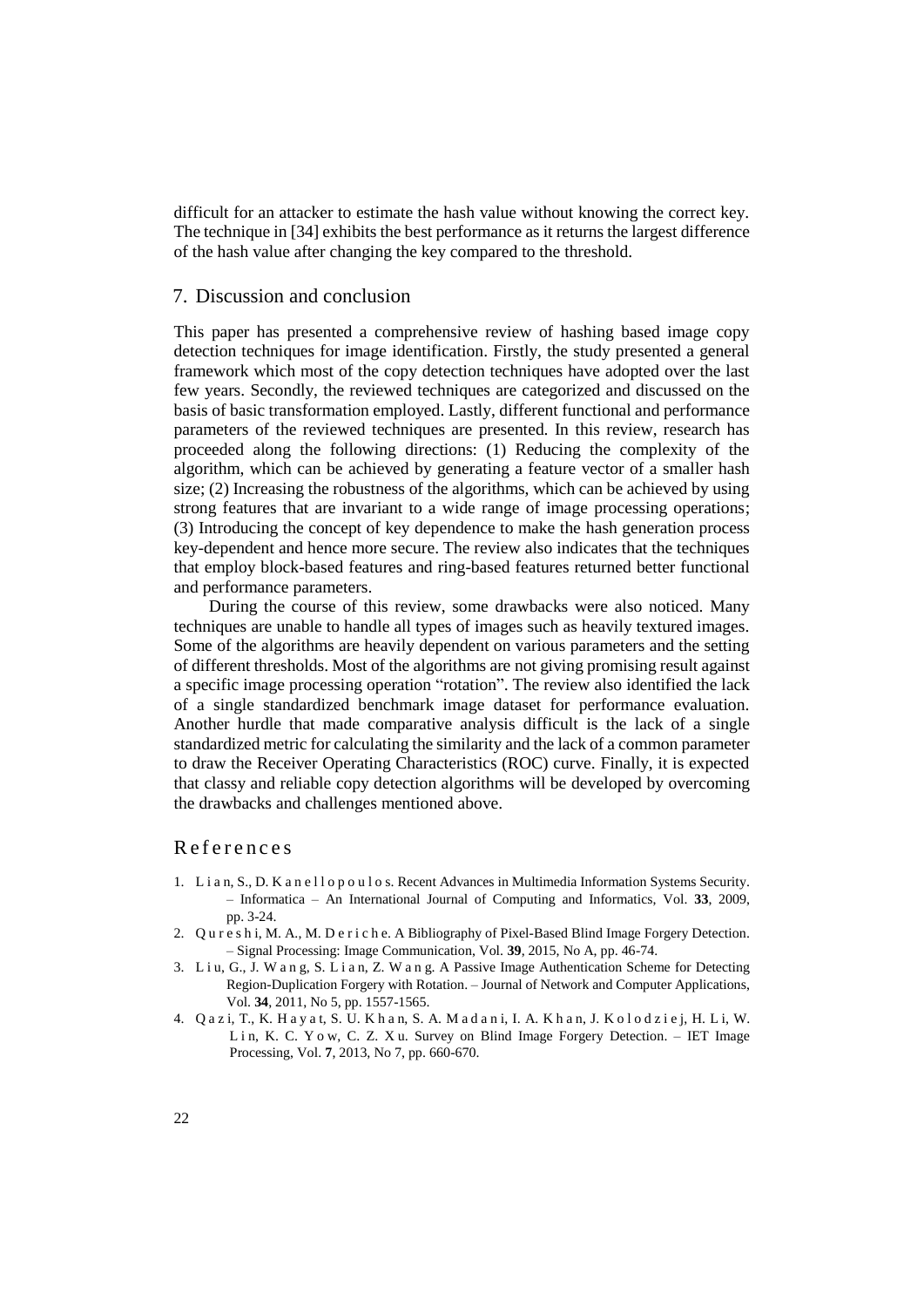- 5. K a n g, X., S. W e i. An Efficient Approach to Still Image Copy Detection Based on SVD and Block Partition for Digital Forensics. – In: IEEE International Conference o[n Intelligent Computing](http://ieeexplore.ieee.org/xpl/mostRecentIssue.jsp?punumber=5351119)  [and Intelligent Systems \(ICIS\), 2](http://ieeexplore.ieee.org/xpl/mostRecentIssue.jsp?punumber=5351119)009, pp. 457-461.
- 6. B a t t i a t o, S., G. M. F a r i n e l l a, E. M e s s i n a, G. P u g l i s i. Robust Image Alignment for Tampering Detection. – IEEE Transactions on Information Technology Forensics and Security, Vol. **7**, 2012, No 4, pp. 1105-1117.
- 7. R e d i, J. A., W. T a k t a k, J. A. D u g e l a y. Digital Image Forensics: A Booklet for Beginners. Multimedia Tools and Applications, Vol. **51**, 2011, No 1, pp. 133-162.
- 8. H a n, B., J. L i. A New Zero-Watermarking Algorithm Resisting Attacks Based on Differences Hashing. – Cybernetics and Information Technologies, Vol. **16**, No 2, 2016, pp. 135-147.
- 9. W u, M. N., C. C. L i n, C. C. C h a n g. Novel Image Copy Detection with Rotating Tolerance. Journal of Systems and Software, Vol. **80**, 2007, No 7, pp. 1057-1069.
- 10. C h a n g, E., J. Z. W a n g, C. L i, G. W i e d e r h o l d. RIME: A Replicated Image Detector for the World-Wide Web. – In: Proc. in SPIE Multimedia Storage and Archiving Systems III, Vol. **3527**, 1998.
- 11. H s i a o, J. H., C. S. C h e n, L. F. C h i e n, M. S. C h e n. A New Approach to Image Copy Detection Based on Extended Feature Sets. – IEEE Transactions on Image Processing, Vol. **16**, 2007, No 8, pp. 2069-2079.
- 12. S z u c s, G., D. P a p p. Content- Based Image Retrieval for Multiple Objects Search. Cybernetics and Information Technologies, Vol. **17**, 2017, No 2, pp. 106-118.
- 13. N a s s i h, B., M. N g a d i, A. A m i n e, A. E l-A t t a r. New Proposed Fusion between DCT for Feature Extraction and NSVC for Face Classification. – Cybernetics and Information Technologies, Vol. **18**, 2018, No 2, pp. 89-97.
- 14. A r n i a, F., A g u s t i n u s, K. M u n a n d i, M. F u j i y o s h i, H. K i y a. Content-Based Image Copy Detection Based on Sign of Wavelet Coefficients. – In: International Workshop on Advanced Image Technology, 2011.
- 15. W a n g, Y. G., Y. L e i, J. H u a n g. An Image Copy Detection Scheme Based on Radon Transform. – In: IEEE 17th International Conference on Image Processing, 2010, pp. 1009-1012.
- 16. K i m, C. Content-Based Image Copy Detection. Signal Processing: Image Communication, Vol. **18**, 2003, No 3, pp. 169-184.
- 17. S e b e, N., Y. L i u, Y. Z h u a n g, T. H u a n g, S. F. C h a n g. Blind Passive Media Forensics: Motivation and Opportunity. – In: International Conference on Multimedia Content Analysis and Mining, Vol. **4577**, 2007, pp. 57-59.
- 18. Tang, Z., F. Yang, L. Huang, X. Zhang. Robust Image Hashing with Dominant DCT Coefficients. – Optik, Vol. **125**, 2014, No 18, pp. 5102-5107.
- 19. T a n g, Z., X. Z h a n g, X. D a i, J. Y a n g, T. W u. Robust Image Hash Function Using Local Color Features. – International Journal of Electronics and Communications (AEU), Vol. **67**, 2013, No 8, pp. 717-722.
- 20. Ou y an g, J., G. Coatrieux, H. Shu. Robust Hashing or Image Authentication Using Quaternion Discrete Fourier Transform and Log-Polar Transform. – Digital Signal Processing, Vol. **41**, 2015, pp. 98-109.
- 21. T a n g, Z., Y. D a i, X. Z h a n g, L. H u a n g, F. Y a n g. Robust Image Hashing via Colour Vector Angles and Discrete Wavelet Transform. – IET Image Processing, Vol. **8**, 2014, No 3, pp. 142-149.
- 22. T a n g, Z., L. R u a n, C. Q i n, X. Z h a n g, C. Y u. Robust Image Hashing with Embedding Vector Variance of LLE. – Digital Signal Processing, Vol. **43**, 2015, pp. 17-27.
- 23. Lei, Y., Y. Wang, J. Huang. Robust Image Hash in Radon Transform Domain for Authentication. – Signal Processing: Image Communication, Vol. **26**, 2011, No 6, pp. 280-288.
- 24. T a n g, Z., X. Z h a n g, X. L i, S. Z h a n g. Robust Image Hashing with Ring Partition and Invariant Vector Distance. – IEEE Transactions on Information Forensics and Security, Vol. **11**, 2016, No 1, pp. 200-214.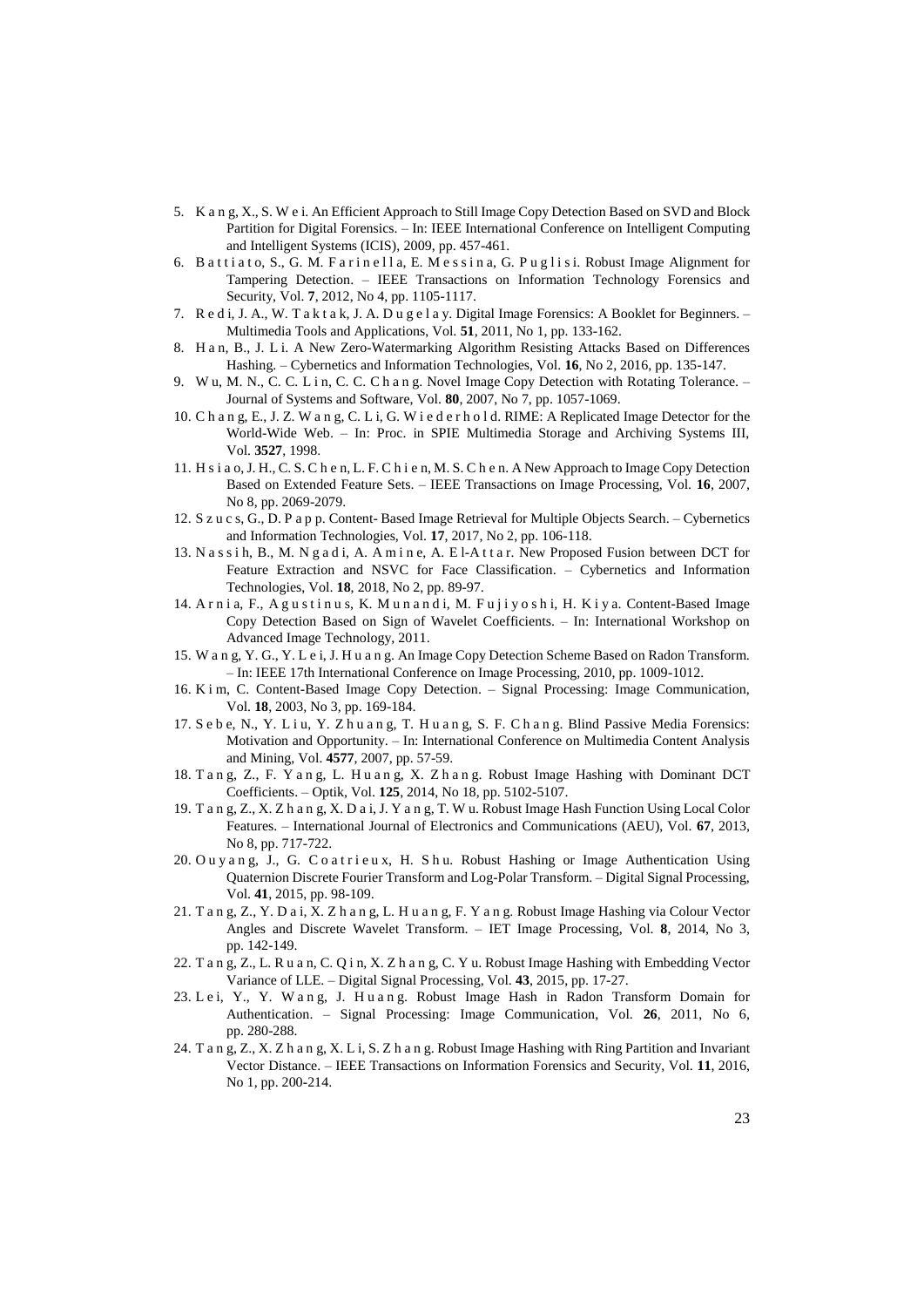- 25. T a n g, Z., Z. Y. D a i, X. Z h a n g. Perceptual Hashing for Color Images Using Invariant Moments. – Applied Mathematics and Information Sciences, Vol. **6**, 2012, No 2S, pp. 643S-650S.
- 26. A l-Q e r s h i, O. M., B. E. K h o o. Passive Detection of Copy-Move Forgery in Digital Images: State-of-the-art. – Forensic Science International, Vol. **231**, 2013, No 1-3, pp. 284-295.
- 27. K a i l a s a n a t h a n, C., R. S. N a i n i, P. O g u n b o n a. Compression Tolerant DCT Based Image Hash. – In: Proc. of 23rd International Conference Distributed Computing Systems Workshop, 2003, pp. 562-567.
- 28. R o o v e r, C. D., C. D. V l e e s c h o u w e r, F. L e f e b v r e, B. M a c q. Robust Video Hashing Based on Radial Projections of Keyframes. – IEEE Transactions on Signal Processing, Vol. **53**, 2005, No 10, pp. 4020-4037.
- 29. T a n g, Z., S. W a n, X. Z h a n g. Lexicographical Framework for Image Hashing with Implementation Based on DCT and NMF. – Multimedia Tools and Applications, Vol. **52**, 2010, No 2-3, pp. 325-345.
- 30. Y u, Y., S. S u n. Image Robust Hashing Based on DCT Sign. In: Proc. of 2006 International Conference Intelligent Information Hiding and Multimedia Signal Processing (IIH-MSP'06), 2006.
- 31. Q i n, C., C. C h a n g. Robust Image Hashing Using Non-Uniform Sampling in Discrete Fourier Domain. – Digital Signal Processing, Vol. **23**, 2013, No 2, pp. 578-585.
- 32. S w a m i n a t h a n, A. Robust and Secure Image Hashing. IEEE Transactions on Information Forensics and Security, Vol. **1**, 2006, No 2, pp. 215-230.
- 33. S w a m i n a t h a n, A., Y. M a o, M. W u. Image Hashing Resilient to Geometric and Filtering Operations. – In: IEEE 6th Workshop on Multimedia Signal Processing, 2004, pp. 355-358.
- 34. A h m e d, F., M. Y. S i y a l, V. U. A b b a s. A Secure and Robust Hash-Based Scheme for Image Authentication. – Signal Processing, Vol. **90**, 2010, No 5, pp. 1456-1470.
- 35. L u, C. S., C. Y. H s u. Geometric Distortion Resilient Image Hashing Scheme and Its Applications on Copy Detection and Authentication. – Multimedia Systems, Vol. **11**, 2005, No 2, pp. 159-173.
- 36. L u, C. S., C. Y. H s u, S. W. S u n, P. C. C h a n g. Robust Mesh-Based Hashing for Copy Detection and Tracing of Images. – In: IEEE International Conference on Multimedia and Expo (ICME), 2004, pp. 731-734.
- 37. M e i x n e r, A., A. U h l. Robustness and Security of a Wavelet-Based CBIR Hashing Algorithm. – In: Proc. of 8th Workshop on Multimedia and Security, 2006, pp. 140-145.
- 38. M i c h a k, M. K., R. V e n k a t e s a n. New Iterative Geometric Methods for Robust Perceptual Image Hashing. – ACM Workshop: Security and Privacy on Digital Rights Management DRM, 2001, pp. 13-21.
- 39. M o n g a, V., B. L. E v a n s. Perceptual Image Hashing via Feature Points: Performance Evaluation and Tradeoffs. – IEEE Transactions on Image Processing, Vol. **15**, 2006, No 11, pp. 3453-3466.
- 40. V e n k a t e s a n, R., S. M. K o o n, M. H. J a k u b o w s k i, P. M o u l i n. Robust Image Hashing. – In: International Conference on Image Processing, 2000, pp. 664-666.
- 41. Y a n g, S. H., C. F. C h e n. Robust Image Hashing Based on SPIHT. In: Proc. of IEEE International Conference Information Technology: Research & Education (IIH-MSP'06), 2006, pp. 110-114.
- 42. K a r s h, R. K., R. H. L a s k a r, A d i t i. Robust Image Hashing through DWT-SVD and Spectral Residual Method. – EURASIP Journal on Image and Video Processing, Vol. **2017**, 2017, No 31, pp. 1-17.
- 43. L e f e b v r e, F., J. C r y z, B. M a c q. A Robust Soft Hash Algorithm for Digital Image Signature. – In: Proc. of IEEE International Conference Image Processing, 2003, pp. 495-498.
- 44. L e f e b v r e, F., B. M a c q, J. D. L e g a t. RASH: RAdon Soft Hash Algorithm. In: 11th European Signal Processing Conference, 2002, pp. 1-4.
- 45. M a l k i n, M. R. V e n k a t e s a n. The Randlet Transform: Applications to Universal Perceptual Hashing and Image Authentication. – In: Proc. of Allerton Conference, 2004.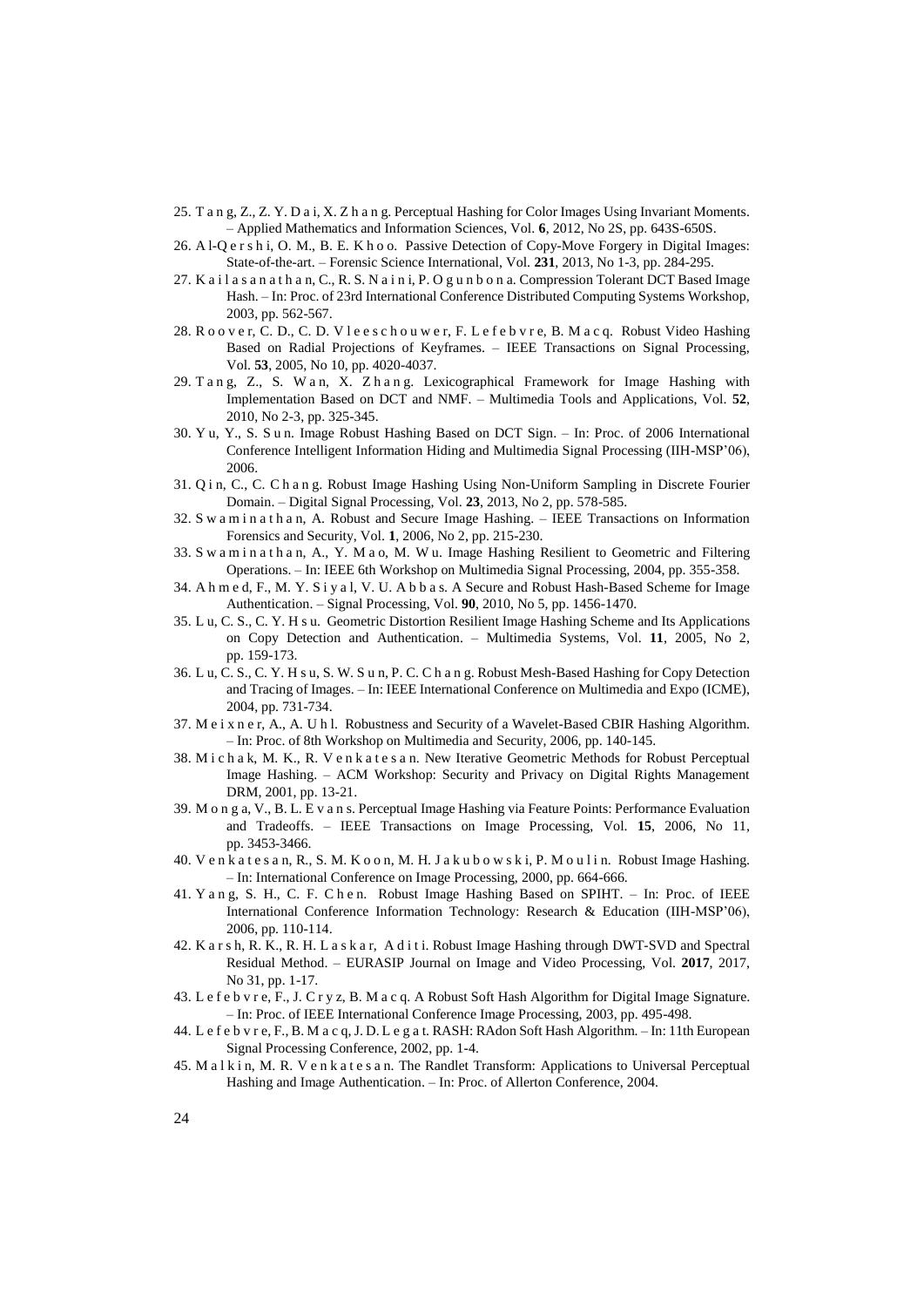- 46. S e o, J. S., J. H a i t s m a, T. K a l k e r, C. D. Y o o. A Robust Image Fingerprinting System Using the Radon Transform. – Signal Processing: Image Communication, Vol. **19**, 2006, No 4, pp. 325-339.
- 47. W u, D., X. Z h o u, X. N i u. A Novel Image Hash Algorithm Resistant to Print-Scan. Signal Processing, Vol. **89**, 2009, No 12, pp. 2415-2424.
- 48. C h e n, C. C., S. L. H s i e h. Using Binarization and Hashing for Efficient SIFT Matching. Journal of Visual Communication & Image Representation, Vol. **30**, 2015, pp. 86-93.
- 49. L i n g, H., L. Y a n, F. Z o u, C. L i u, H. F e n g. Fast Image Copy Detection Approach Based on Local Fingerprint Defined Visual Words. – Signal Processing, Vol. **93**, 2013, No 8, pp. 2328-2338.
- 50. L v, X., Z. J. W a n g. Perceptual Image Hashing Based on Shape Contexts and Local Feature Points. – IEEE Transactions on Information Forensics and Security, Vol. **7**, 2012, No 3, pp. 1081-1093.
- 51. L i, Y., Z. L u, C. Z h u, X. N i u. Robust Image Hashing Based on Random Gabor Filtering and Dithered Lattice Vector Quantization. – IEEE Transactions on Image Processing, Vol. **21**, 2012, No 4, pp. 1963-1980.
- 52. L i u, F., L. C h e n g, H. L e u n g, Q. F u. Wave Atom Transform Generated Strong Image Hashing Scheme. – Optical Communications, Vol. **285**, 2012, No 24, pp. 5008-5018.
- 53. L i u, Y. L., Y. X i a o. A Robust Image Hashing Algorithm Resistant against Geometrical Attacks. – Radio Engineering, Vol. **22**, 2013, No 4, pp. 1072-1081.
- 54. W a n g, L., X. J i a n g, D. H u, D. Y e , S. L i a n. Robust Perceptual Image Hash Using Gabor Filters. – In: International Conference on Multimedia Information Networking and Security, 2009, pp. 53-56.
- 55. Y a n g, B., F. G u, X. N i u. Block Mean Value Based Image Perceptual Hashing. In: International Conference on Intelligent Information Hiding and Multimedia Signal Processing, 2006, pp. 167-172.
- 56. H e r n a n d e z, R. A. P., B. M. K u r k o s k i. Robust Image Hashing Using Image Normalization and SVD Decomposition. – In: IEEE 54t[h International Midwest Symposium on](http://ieeexplore.ieee.org/xpl/mostRecentIssue.jsp?punumber=6019810) Circuits and Systems (MWSCAS), 2011, pp. 1-4.
- 57. K o z a t, S. S., R. V e n k a t e s a n, M. K. M i c h a k. Robust Perceptual Image Hashing via Matrix Invariants. – IEEE International Conference on Image Processing (ICIP), 2004, pp. 3443-3446.
- 58. L v, X., Z. J. W a n g. An Extended Image Hashing Concept: Content-Based Fingerprinting Using FJLT. – EURASIP Journal on Information Security, 2009, pp. 1-17.
- 59. M o n g a, V., M. K. M i c h a k. Robust and Secure Image Hashing via Non-Negative Matrix Factorizations. – IEEE Transactions on Information Forensics and Security, Vol. **2**, 2007, No 3, pp. 376-390.
- 60. T a n g, Z., S. W a n g, X. Z h a n g, W. W e i, S. S u. Robust Image Hashing for Tamper Detection Using Non-Negative Matrix Factorization. – Journal of Ubiquitous Convergence and Technology, Vol. **2**, 2008, No 1, pp. 18-26.
- 61. K a r s h, R. K., R. H., L a s k a r, B. B. R i c h h a r i y a. Robust Image Hashing Using Ring Partition-PGNMF and Local Features. – SpringerPlus, Vol. **5**, 2016, No 1, pp. 1-20.
- 62. M o n g a, V., B. L. E v a n s. Robust Perceptual Image Hashing Using Feature Points. In: IEEE International Conference on Image Processing, 2004, pp. 677-680.
- 63. R o y, S., Q. S u. Robust Hash for Detecting and Localizing Image Tampering. In: IEEE International Conference on Image Processing, 2007, pp. 117-120.
- 64. T a n g, Z., S. W a n g, X. Z h a n g, W. W e i. Structural Feature-Based Image Hashing and Similarity Metric for Tampering Detection. – Fundamenta Informaticae, Vol. **106**, 2011, No 1, pp. 75-91.
- 65. X i a o f e n g, W., P. K e m u, Z. X i a o r u i, Z. W a n g, L. L u, X. J i a n r u. A Visual Model Based Perceptual Image Hash for Content Authentication. – IEEE Transactions on Information Forensics Security, Vol. **10**, 2015, No 7, pp. 1336-1349.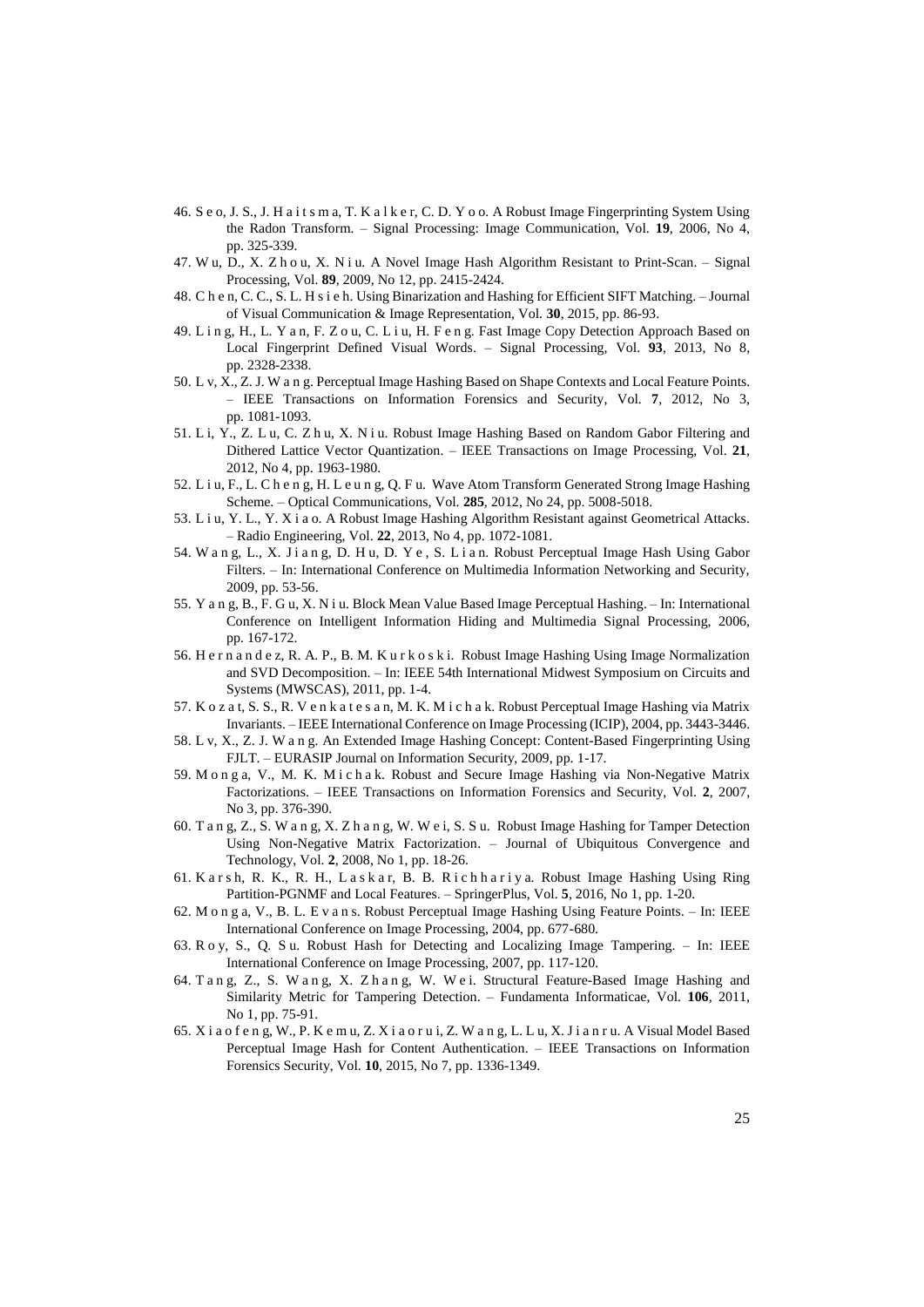- 66. C h e n, Y., W. Y u, J. F e n g. Robust Image Hashing Using Invariants of Tchebichef Moments. Optik, Vol. **125**, 2014, No 19, pp. 5582-5587.
- 67. Z h a o, Y., S. W a n g, X. Z h a n g, H. Y a o. Robust Hashing for Image Authentication Using Zernike Moments and Local Features. – IEEE Transactions on Information Forensics and Security, Vol. **8**, 2013, No 1, pp. 55-63.
- 68. Z h a o, Y., W. W e i. Perceptual Image Hash for Tampering Detection Using Zernike Moments. In: Proc. of IEEE International Conference on Progress in Informatics and Computing, 2010, pp. 738-742.
- 69. T a n g, Z., L. H u a n g, Y. D a i, F. Y a n g. Robust Image Hashing Based on Multiple Histograms. – International Journal of Digital Content Technology and its Applications (JDCTA), Vol. **6**, 2013, No 23, pp. 39-47.
- 70. T a n g, Z., X. Z h a n g, L. H u a n g, Y. D a i. Robust Image Hashing Using Ring-Based Entropies. – Signal Processing, Vol. **93**, 2013, No 7, pp. 2061-2069.
- 71. T a n g, Z., X. Z h a n g, S. Z h a n g. Robust Perceptual Image Hashing Based on Ring Partition and NMF. – IEEE Transactions on Knowledge and Data Engineering, Vol. **26**, 2014, No 3, pp. 711-724.
- 72. G e r o l d, L., U. A n d r e a s. Key-Dependent JPEG2000 Based Robust Hashing for Secure Image Authentication. – EURASIP Journal on Information Technology, Vol. **8**, 2008, No 1, pp. 1-19.
- 73. H a d m i, A., W. P u e c h, B. A. E s S a i d, A. A. O u a h m a n. A Robust and Secure Perceptual Hashing System Based on Quantization Step Analysis. – Signal Processing: Image Communications, Vol. **28**, 2013, No 8, pp. 929-948.
- 74. J o h n s o n, M., K. R a m c h a n d r a n. Dither Based Secure Image Hashing Using Distributed Coding. – In: Proceedings of IEEE International Conference Image Processing, 2003, pp. 751-754.
- 75. K a n g, L., C. L u, C. H s u. Compressive Sensing Based Image Hashing. In: Proc. of IEEE International Conference on Image Processing, 2009, pp. 1285-1288.
- 76. K h e l i f i, F., J. J i a n g. Perceptual Image Hashing Based on Virtual Watermark Detection. IEEE Transactions on Image Processing, Vol. **19**, 2010, No 4, pp. 981-994.
- 77. L v, X., Z. J. W a n g. Compressed Binary Image Hashes Based on Semisupervised Spectral Embedding. – IEEE Transactions on Information Forensics and Security, Vol. **8**, 2013, No 11, pp. 1838-1849.
- 78. S k r e p t h, C. J., A. U h l. Robust Hash Functions for Visual Data: An Experiment Comparison. Pattern Recognition and Image Analysis, Vol. **2652**, 2003, pp. 986-993.
- 79. S u n, R., X. Y a n, Z. D i n g. Robust Image Hashing Using Locally Linear Embedding. In: International Conference on Computer Science and Service System, 2011, pp. 715-718.
- 80. X i a n g, S., H. J. K i m, J. H u a n g. Histogram-Based Image Hashing Scheme Robust against Geometric Deformations. – In: Proc. of 9th Workshop on Multimedia & Security, 2007, pp. 121-128.
- 81. Z o u, F., H. F e n g, H. Lin g, C. L i u, L. Y a n, P. L i, D. L i. Nonnegative Sparse Coding Induced Hashing for Image Copy Detection. – Neurocomputing, Vol. **105**, 2013, pp. 81-89.
- 82. T a n g, Z., L. H u a n g, X. Z h a n g, H. L a o. Robust Image Hashing Based on Color Vector Angles and Canny Operator. – International Journal of Electronics and Communications(AEU), Vol. **70**, 2016, No 6, pp. 833-841.
- 83. F r i d r i c h, J., M. G o l j a n. Robust Hash Functions for Digital Watermarking. In: Proc. on IEEE International Conference on Information Technology: Coding and Computing, 2000, pp. 178-183.
- 84. G u o, X. C., D. H a t z i n a k o s. Content-Based Image Hashing via Wavelet and Radon Transform. – In: [Advances in Multimedia Information Processing –](https://link.springer.com/book/10.1007/978-3-540-77255-2) PCM 2007, LNCS, 4810, 2007, pp. 755-764.